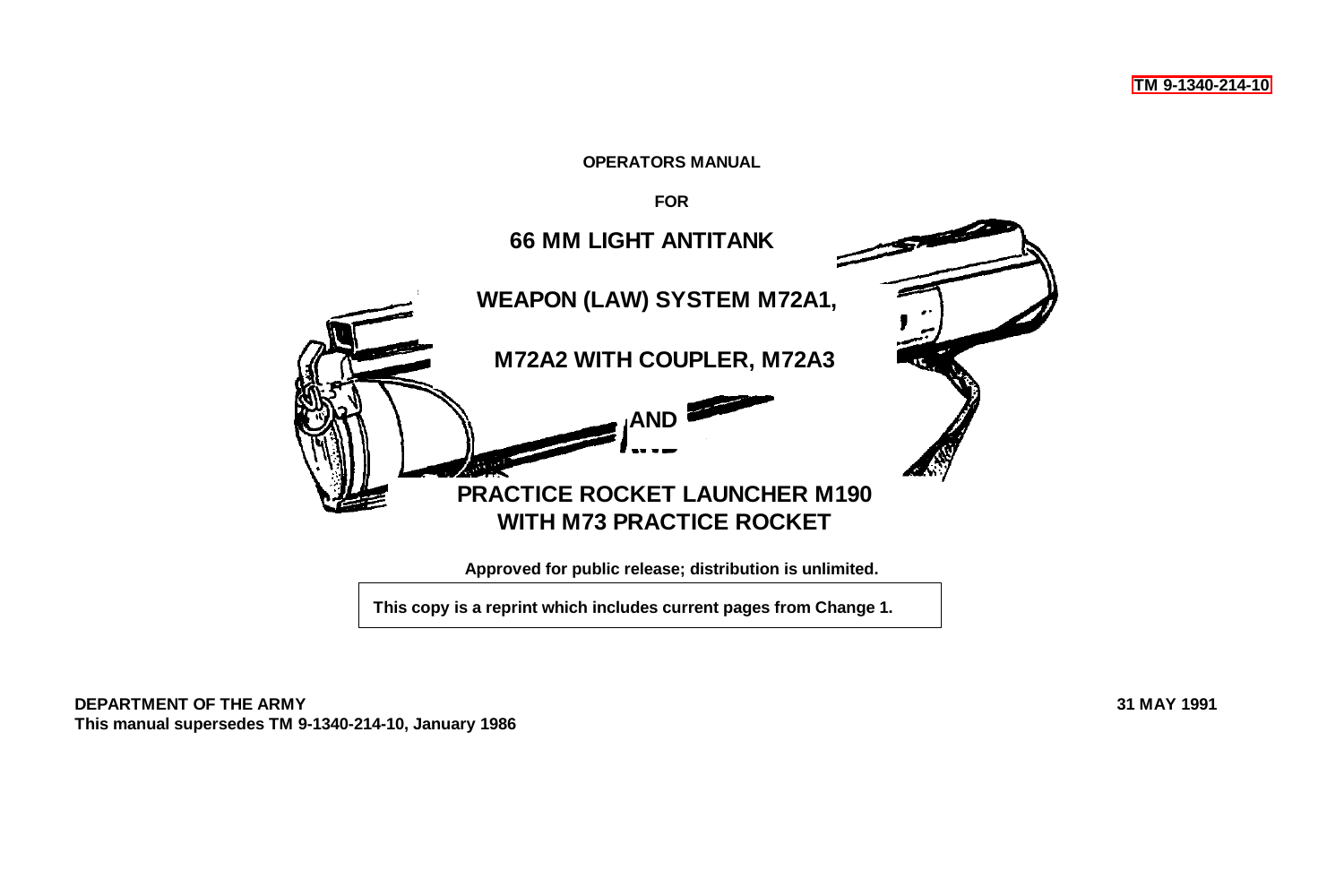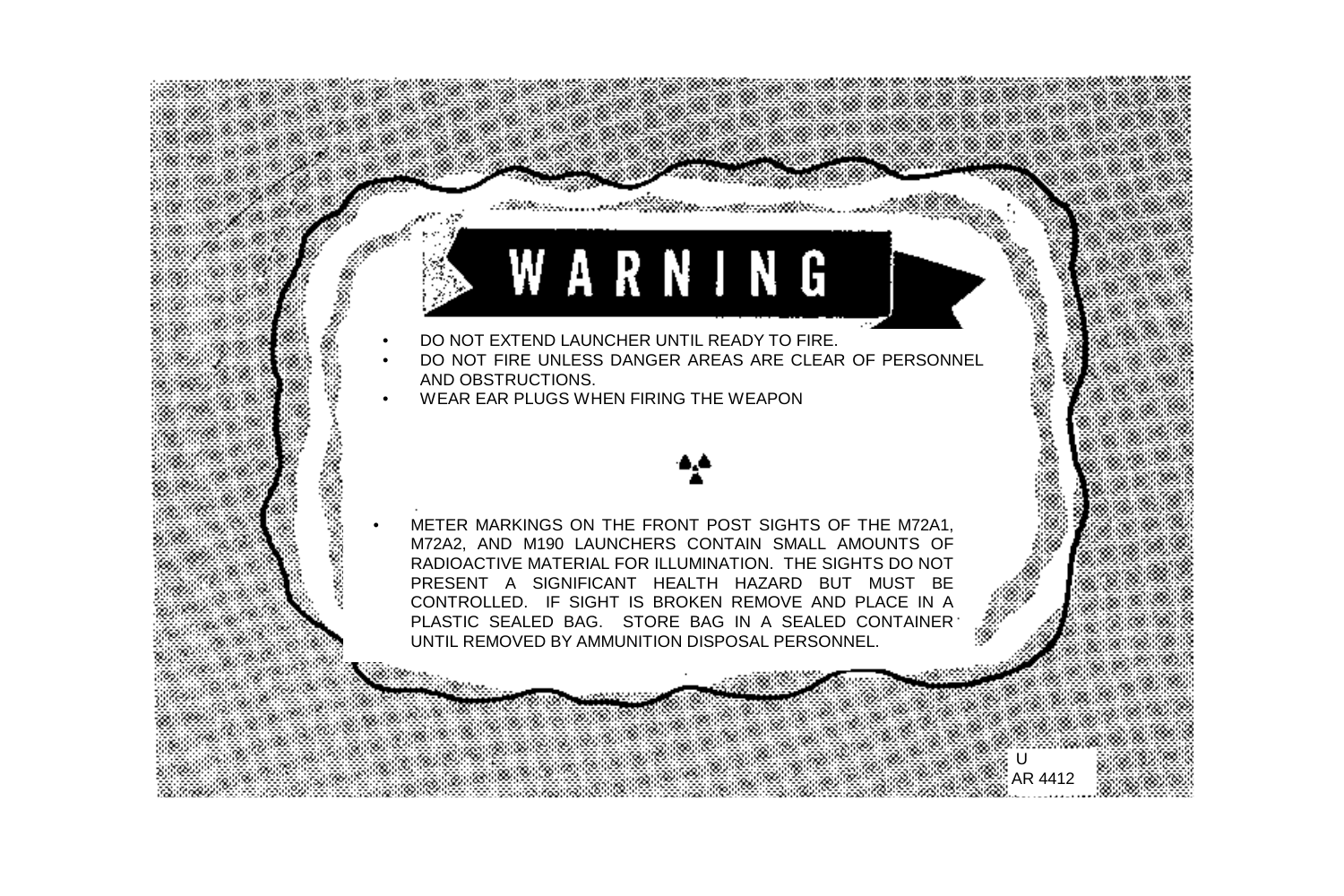#### **TM 9-1340-214-10 C1** HEADQUARTERS DEPARTMENT OF THE ARMY Washington, DC, 20 February 1992

)

#### OPERATOR'S MANUAL FOR 66MM LIGHT ANTITANK WEAPON (LAW) SYSTEM M72A1, M72A2 WITH COUPLER, AND M72A3

TM 9-1340-214-10, 31 May 1991, is changed as follows:

- 1. Make the following pen and ink changes:
	- a. On cover, change the title from "Operator's Manual for 66MM Light Antitank Weapon (LAW) System M72A1, M72A2 With Coupler, M72A3 and Practice Rocket Launcher M190 With M73 Practice Rocket" to read "Operator's Manual for 66MM Light Antitank Weapon (LAW) System M72A1, M72A2 With Coupler, and M72A3".
	- b. On inside back cover, change address from "Commander, U. S. Army Armament, Munitions and Chemical Command, ATTN: AMSMC-MAY-T ID), Picatinny Arsenal, NJ 07806-5000" to read "Commander; U. S. Army Armament Research, Development and Engineering Center. ATTN: SMCAR-LMB, Picatinny Arsenal, NJ 07806-5000".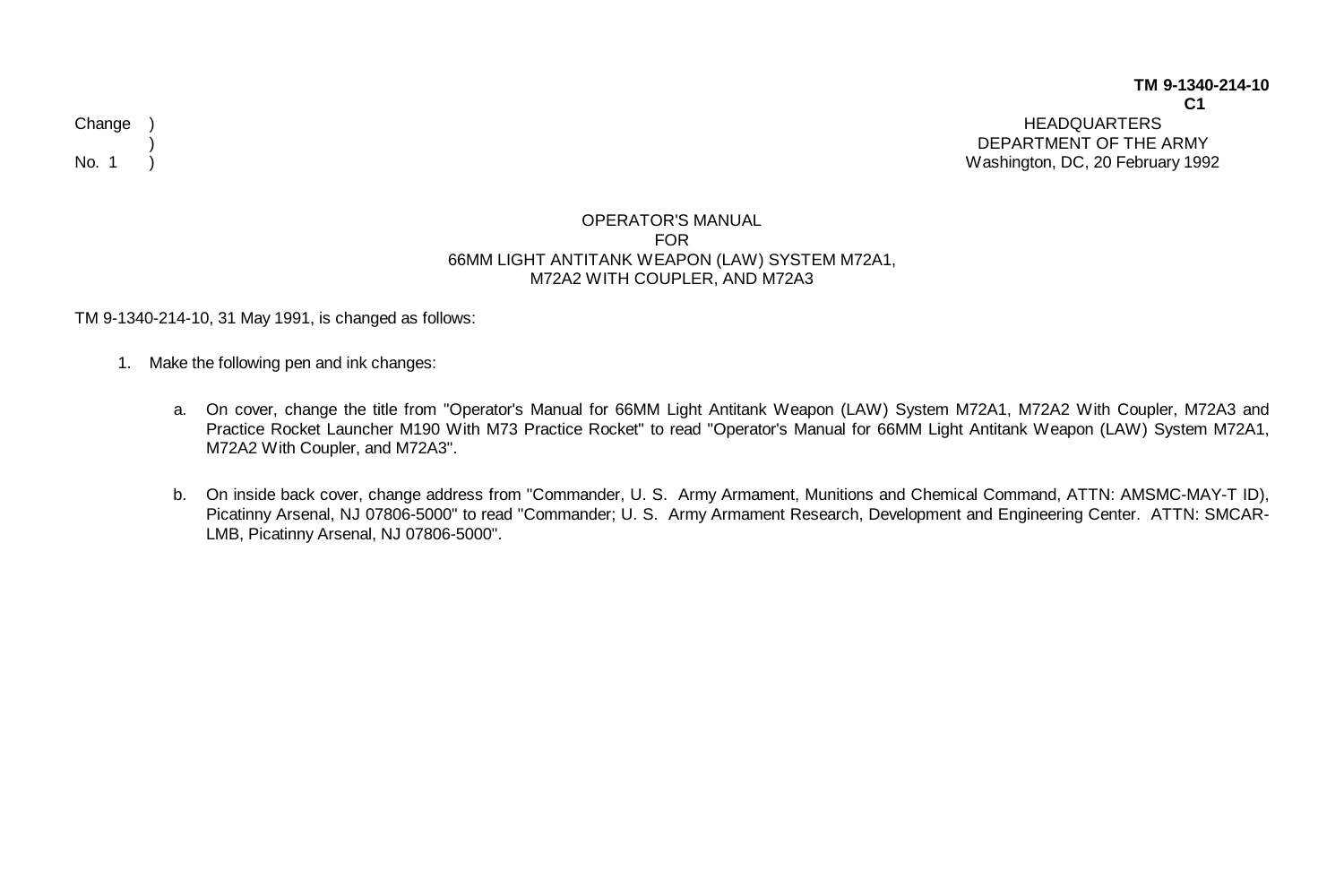2. Remove old pages and insert new pages as indicated below. New or changed material is indicated by a vertical bar in the margin of the page.

Remove pages  $3$  and  $4$ 

Insert pages  $3$  and  $4$ 

3. File this change sheet in front of the publication for reference purposes.

By Order of the Secretary of the Army.

Official:

mitte of dutte

MILTON H. HAMILTON Administrative Assistant to the Secretary of the Army

Distribution:

To be distributed in accordance with DA Form 12-40-E, Block, 0628, Operator Maintenance requirements for TM 9-1340-214-10.

GORDON R. SULLIVAN General, United States Army Chief of Staff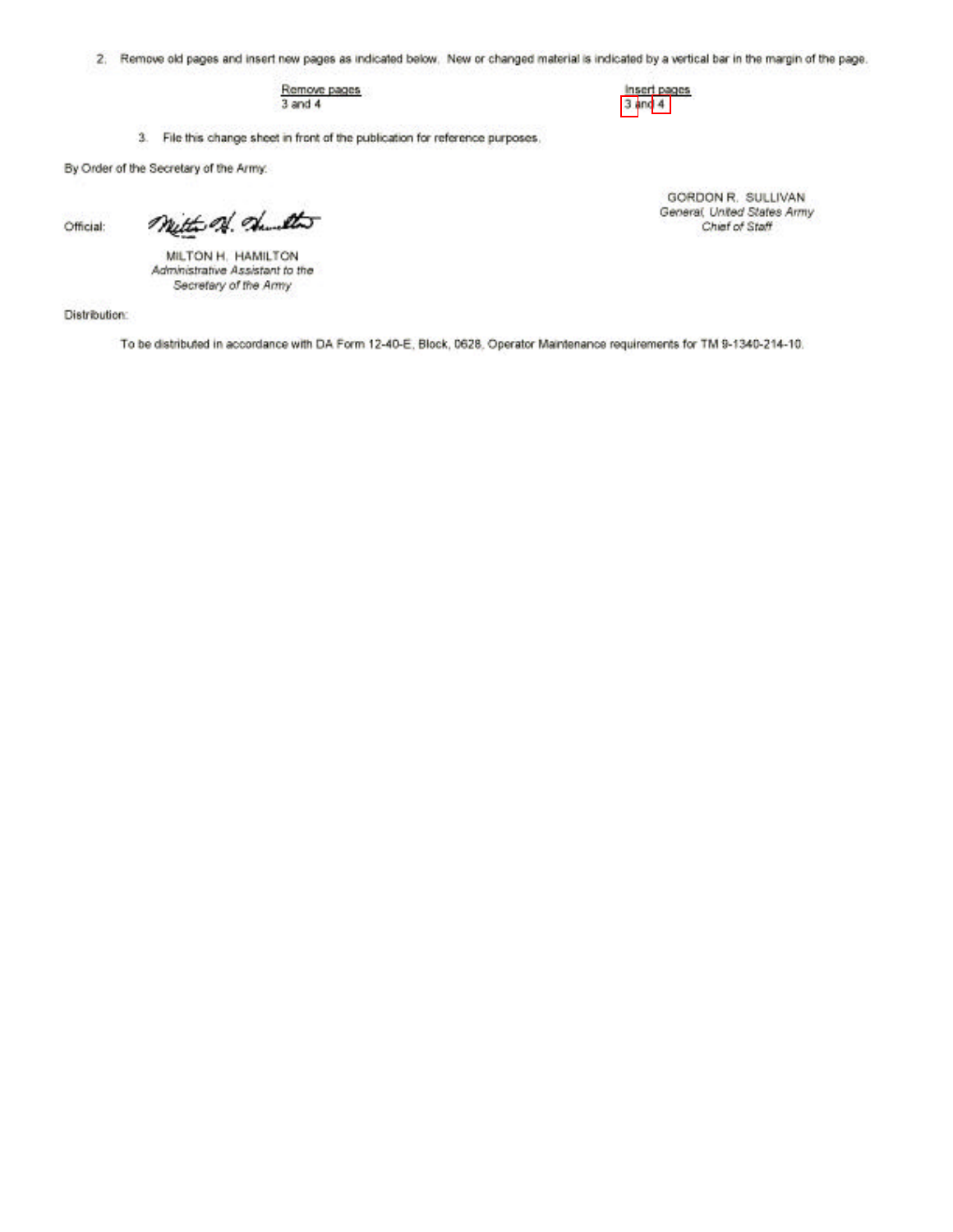# **CHAPTER 1**

# **INTRODUCTION**

Page

<span id="page-4-0"></span>

|  | (-I-NI-RAI          |     |
|--|---------------------|-----|
|  |                     |     |
|  |                     |     |
|  | LABELS AND MARKING. | 7.R |

# **CHAPTER 2**

# **OPERATION**

Page

|     | $15-16$ |
|-----|---------|
|     |         |
|     | 18      |
| VII | 19      |
|     | 20      |
| ıχ  | 1-24    |
|     | 25-28   |

# **CHAPTER 3**

# **MAINTENANCE**

|  | IOR MAINTENANC<br>יוטו | つこ         |
|--|------------------------|------------|
|  |                        | ٦c<br>' اک |

 $\sf U$ AR 4413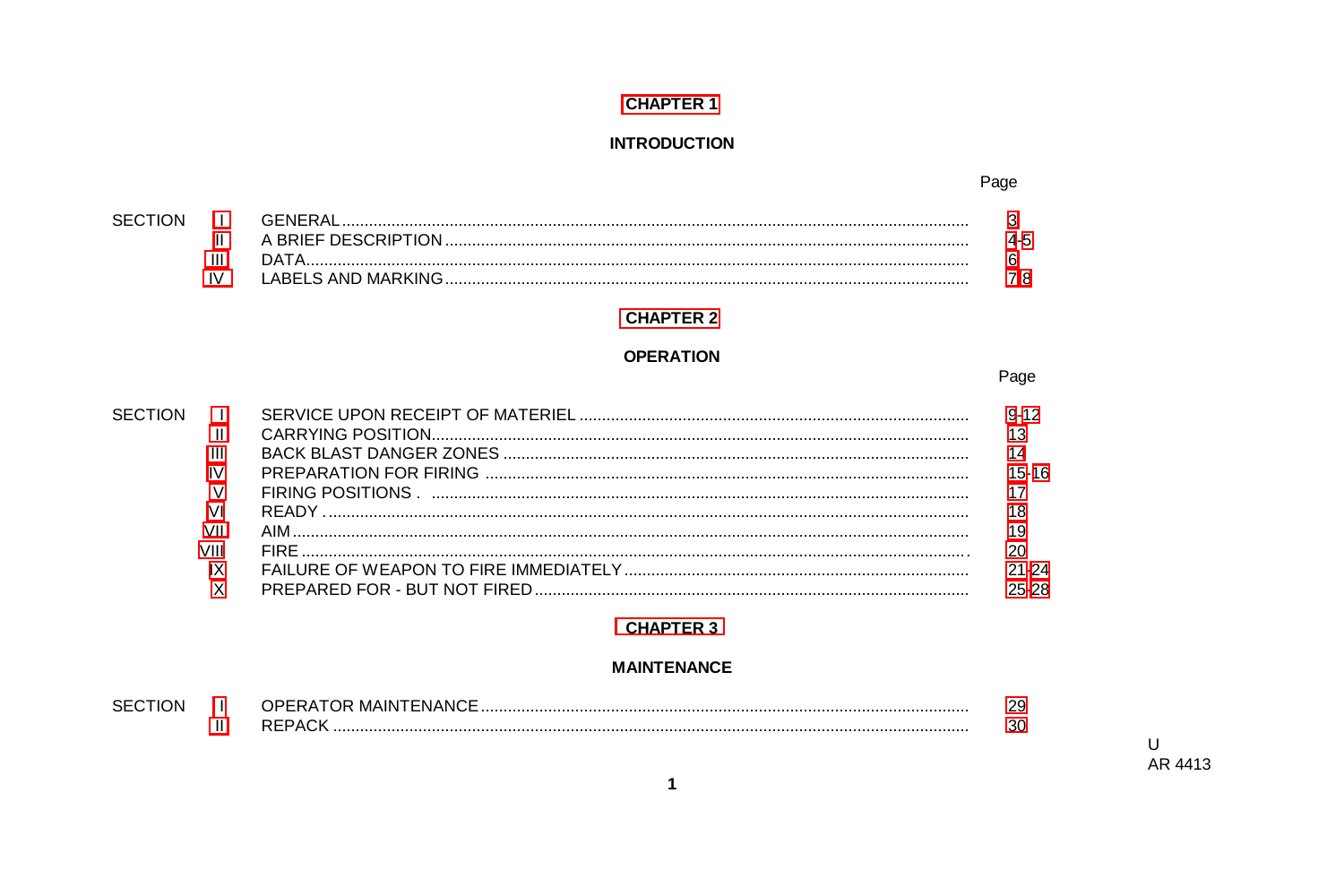# **THIS PAGE INTENTIONALLY LEFT BLANK**

U AR 4414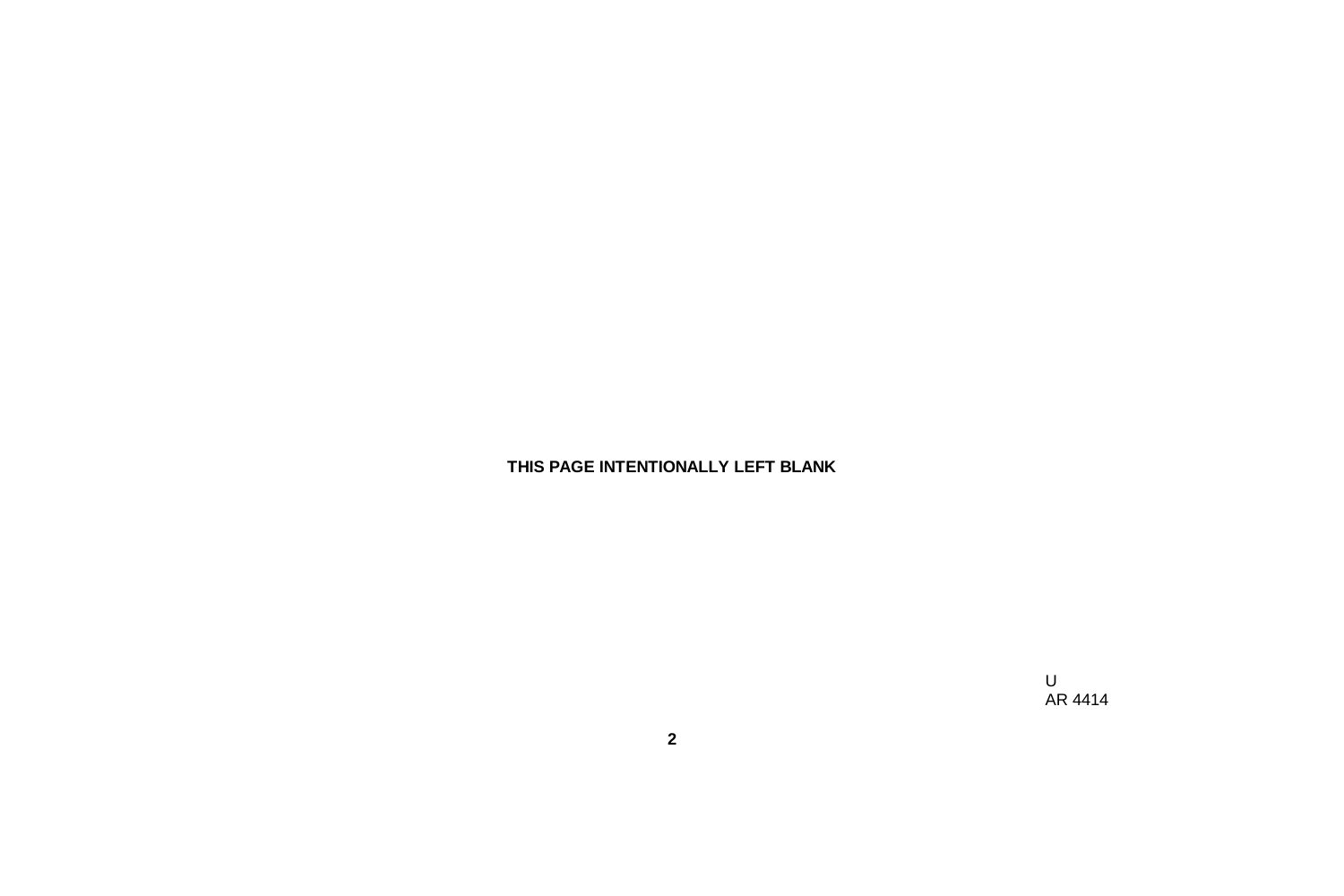**CHAPTER 1**

#### **INTRODUCTION**

**SECTION I**

**GENERAL**

<span id="page-6-0"></span>1-1. SCOPE

THIS MANUAL CONTAINS A DESCRIPTION OF AND INSTRUCTIONS FOR OPERATIONS OF THE 66-MM LIGHT ANTITANK WEAPON (LAW) SYSTEM M72A1, M72A2 WITH COUPLER, AND M72A3.

THE OPERATING INSTRUCTIONS FOR THE TACTICAL AND PRACTICE WEAPONS ARE IDENTICAL.

THE PRACTICE LAUNCHER, M190 WITH M73 PRACTICE ROCKET, IS A MODIFIED M72A1 LAUNCHER CONVERTED TO FIRE A 35-MM M73 ROCKET. THE ROCKET, WHICH CONTAINS A SPOTTING CHARGE, SIMULATES THE FIRING OF THE TACTICAL WEAPON. SE[E TM 91340-224-12 FO](#page-0-0)R OPERATOR AND UNIT MAINTENANCE INSTRUCTIONS.

> $\mathbf{U}$ AR 4415A

**CHANGE 1 3**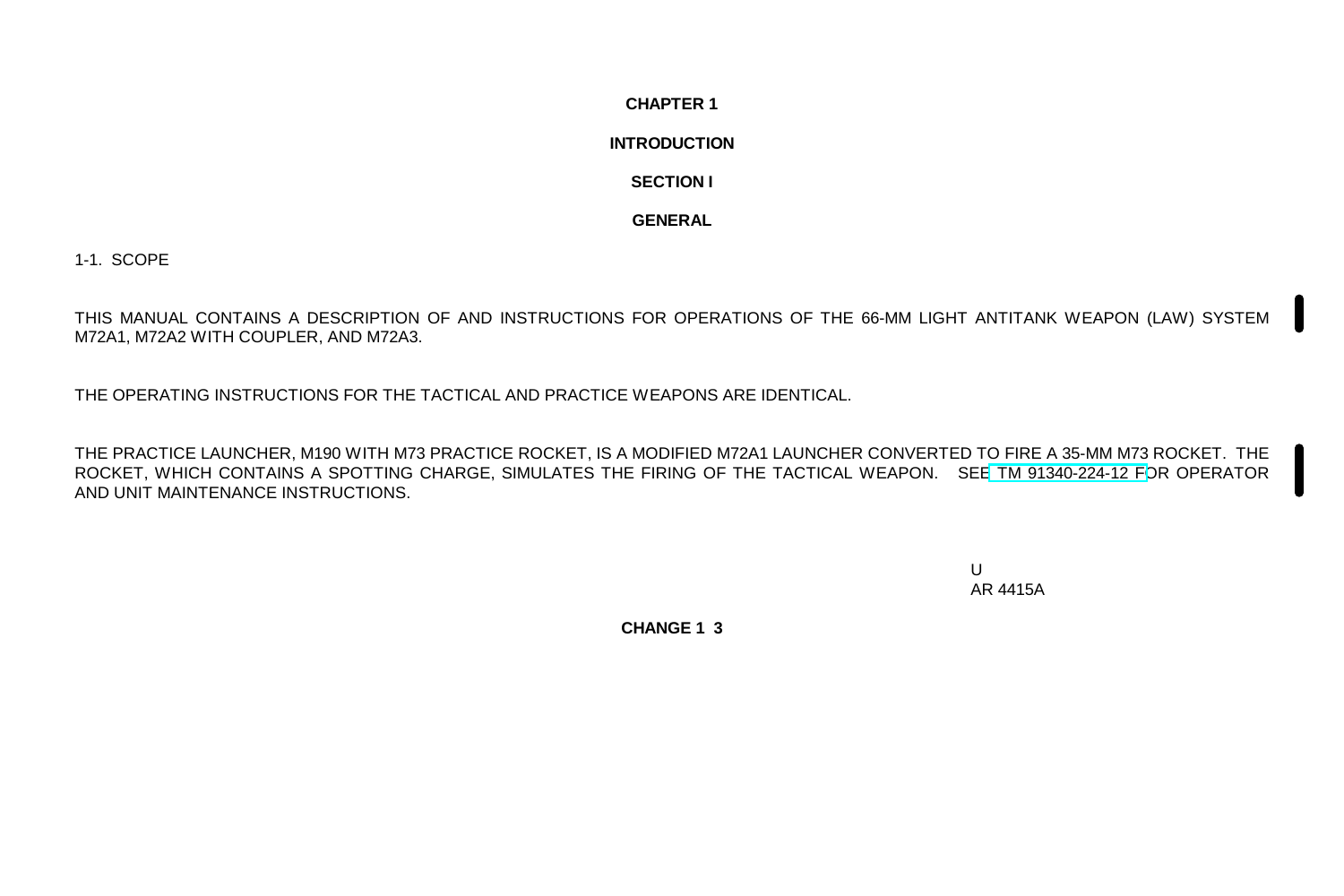<span id="page-7-0"></span>

THE LAW

CONSISTS OF A LIGHTWEIGHT SHOULDER-FIRED HEAT ROCKET PREPACKAGED IN A LAUNCHER. END COVERS PROTECTS ROCKET AGAINST DIRT AND MOISTURE. THE WEAPON IS CARRIED SLUNG OVER THE SHOULDER BY AN ATTACHED SLING ASSEMBLY.

> U AR 4416A

**CHANGE 1 4**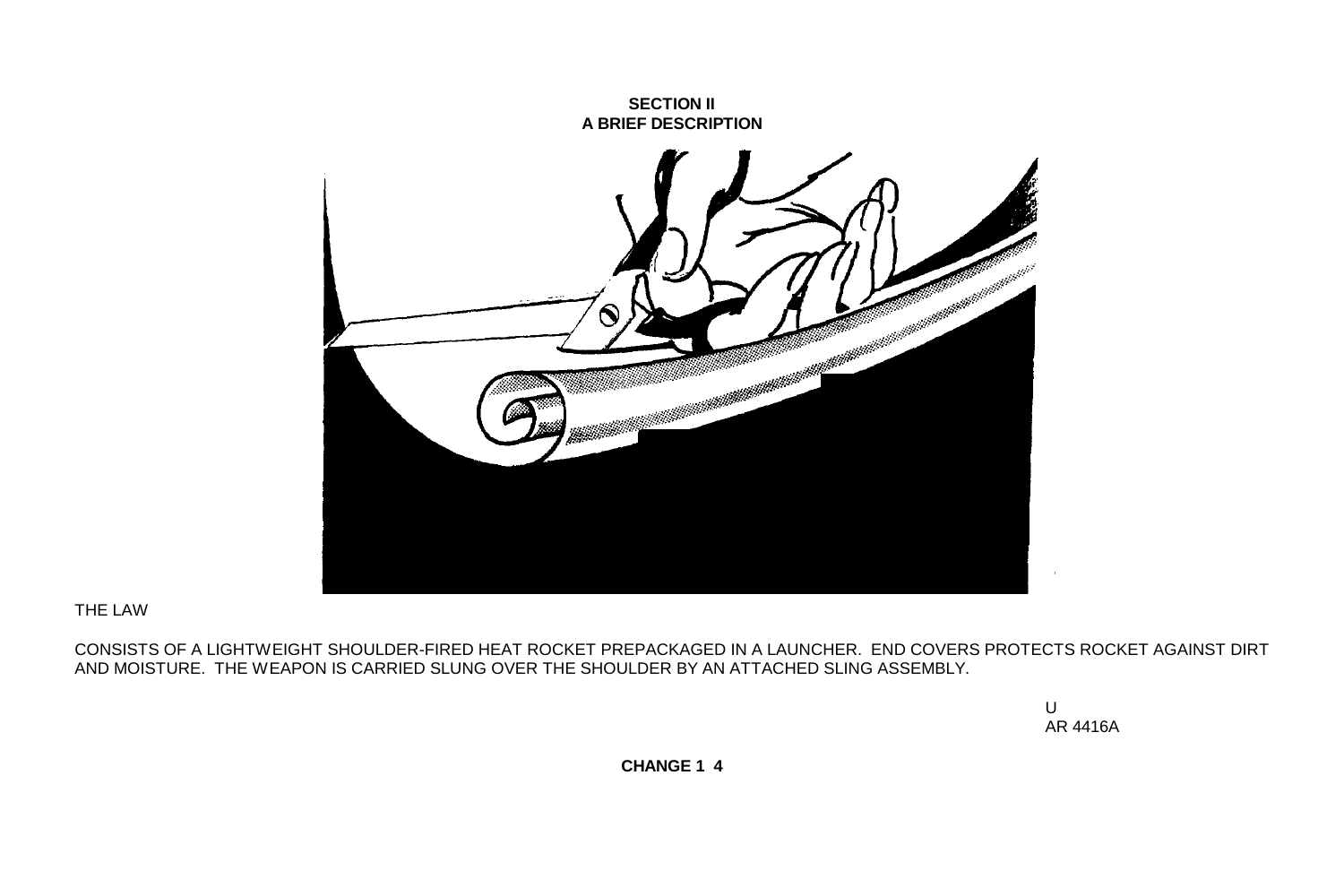<span id="page-8-0"></span>

AR 4417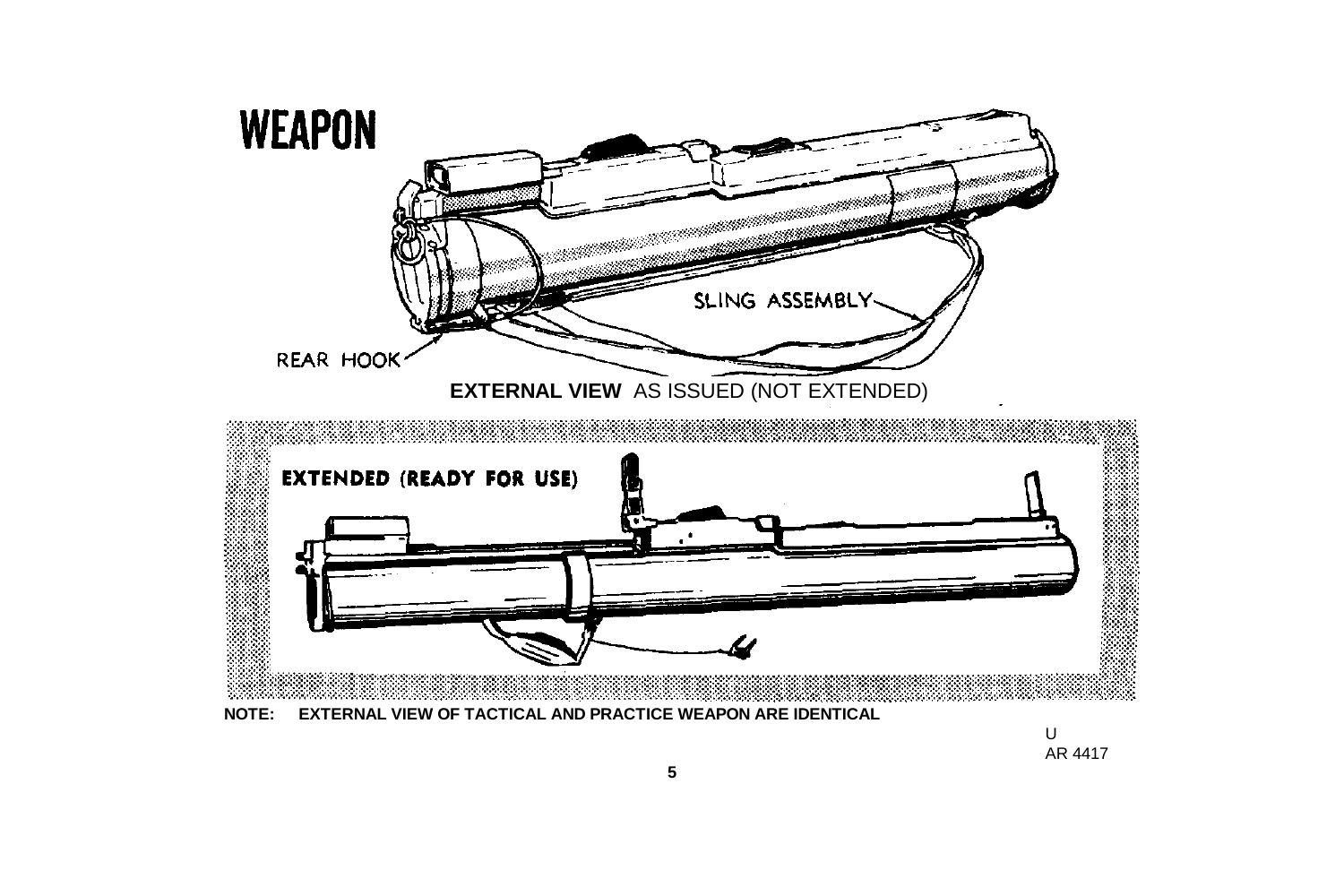# **SECTION III**

# **DATA**

# **WEAPON DATA**

<span id="page-9-0"></span>

|                          | <b>Tactical</b>       |                | <b>Practice</b>                      |  |
|--------------------------|-----------------------|----------------|--------------------------------------|--|
|                          | <b>M72A1</b>          | M72A2, M72A3   | <b>Launcher M190</b><br>w/Rocket M73 |  |
| Weight                   | $5.1-Lb$              | $5.1-Lb$       | $5.-Lb$                              |  |
| Color Identification     |                       |                |                                      |  |
| Launcher                 | <b>OD</b>             | <b>OD</b>      | <b>OD</b>                            |  |
| Firing Instruction Label | OD Background         | OD Background  | OD Background                        |  |
|                          | <b>White Printing</b> | White Printing | <b>White Printing</b>                |  |
| Model, Lot               |                       |                |                                      |  |
| No, Date                 | OD W/Yellow           | OD W/Yellow    | OD W/Yellow                          |  |
| Mfg Label                | Printing              | Printing       | Printing                             |  |
| Warhead                  | M72 (Heat)            | M72A1 (Heat)   | Spotting Charge                      |  |
| Complete Length          |                       |                |                                      |  |
| (Closed) Nominal         | 24.7-ln.              | 24.7-ln.       | $25.3 - In.$                         |  |
| (Open) Nominal           | 34.7-ln.              | 34.7-in.       | $35.4 - In.$                         |  |
| Diameter                 | 4.9-ln.               | $4.9 - In.$    | 4.9-ln.                              |  |

U AR 4418

**6**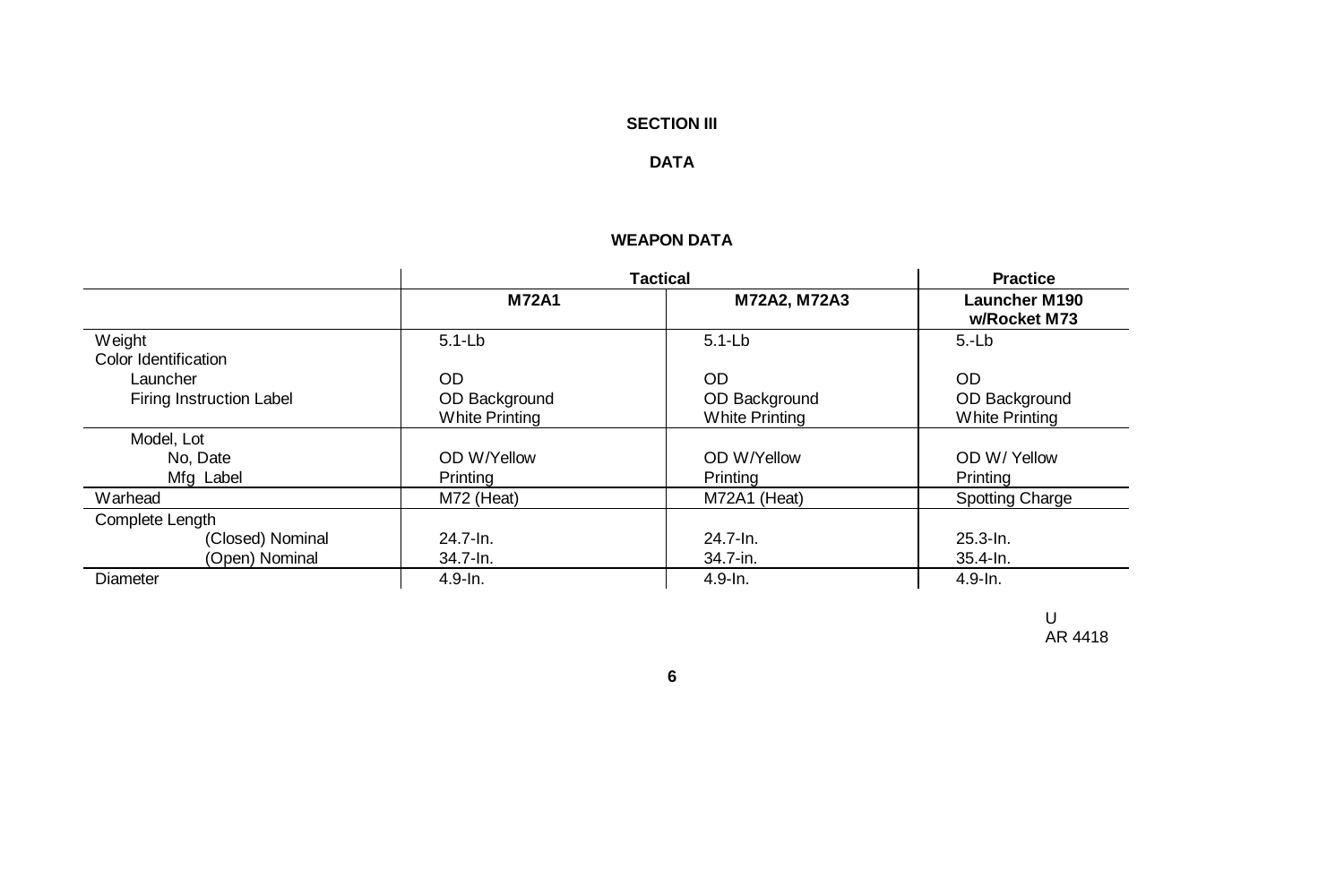#### **SECTION IV LABELS AND MARKING**

<span id="page-10-0"></span>

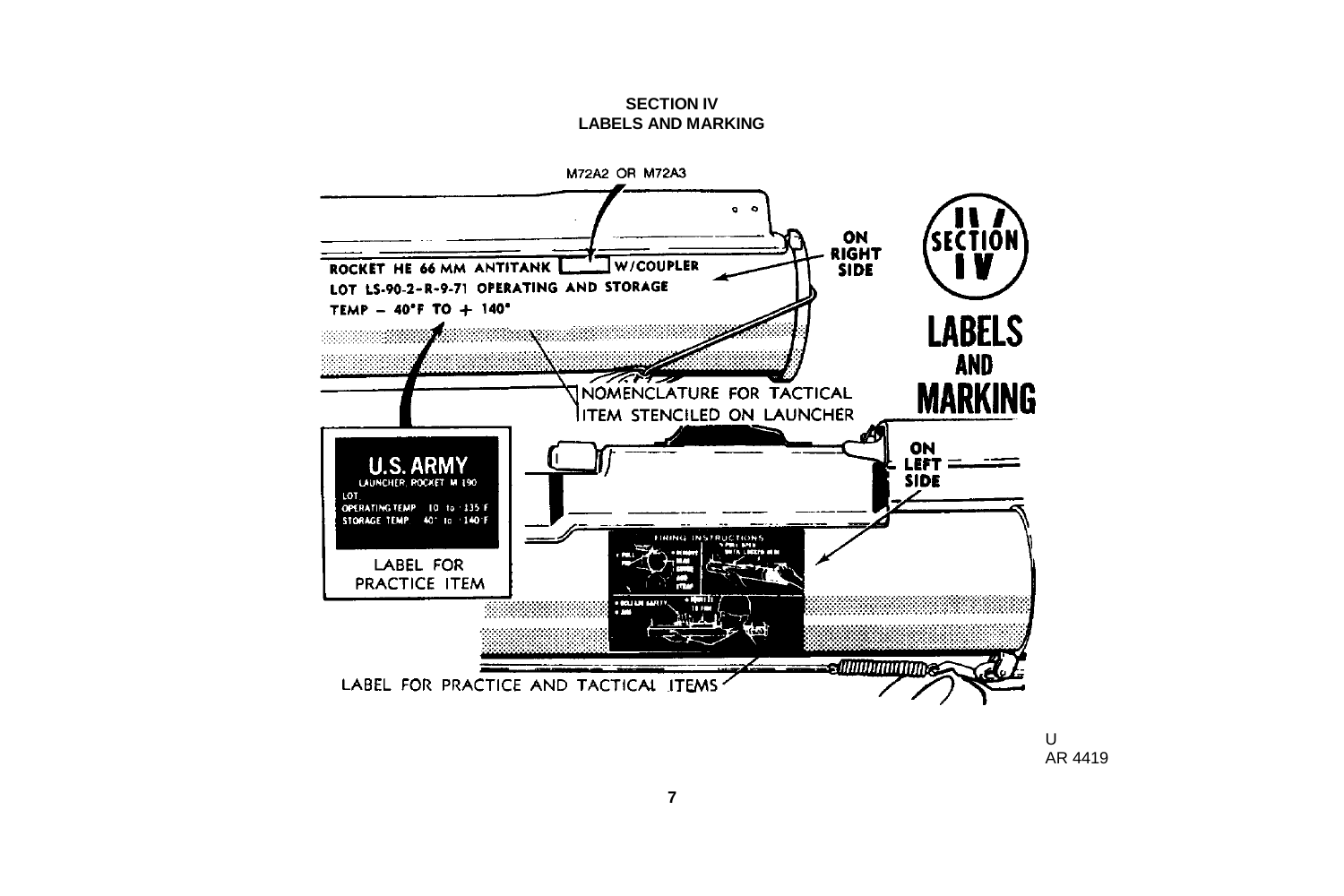# <span id="page-11-0"></span>THIS PAGE LEFT INTENTIONALLY BLANK

U AR 4420

**8**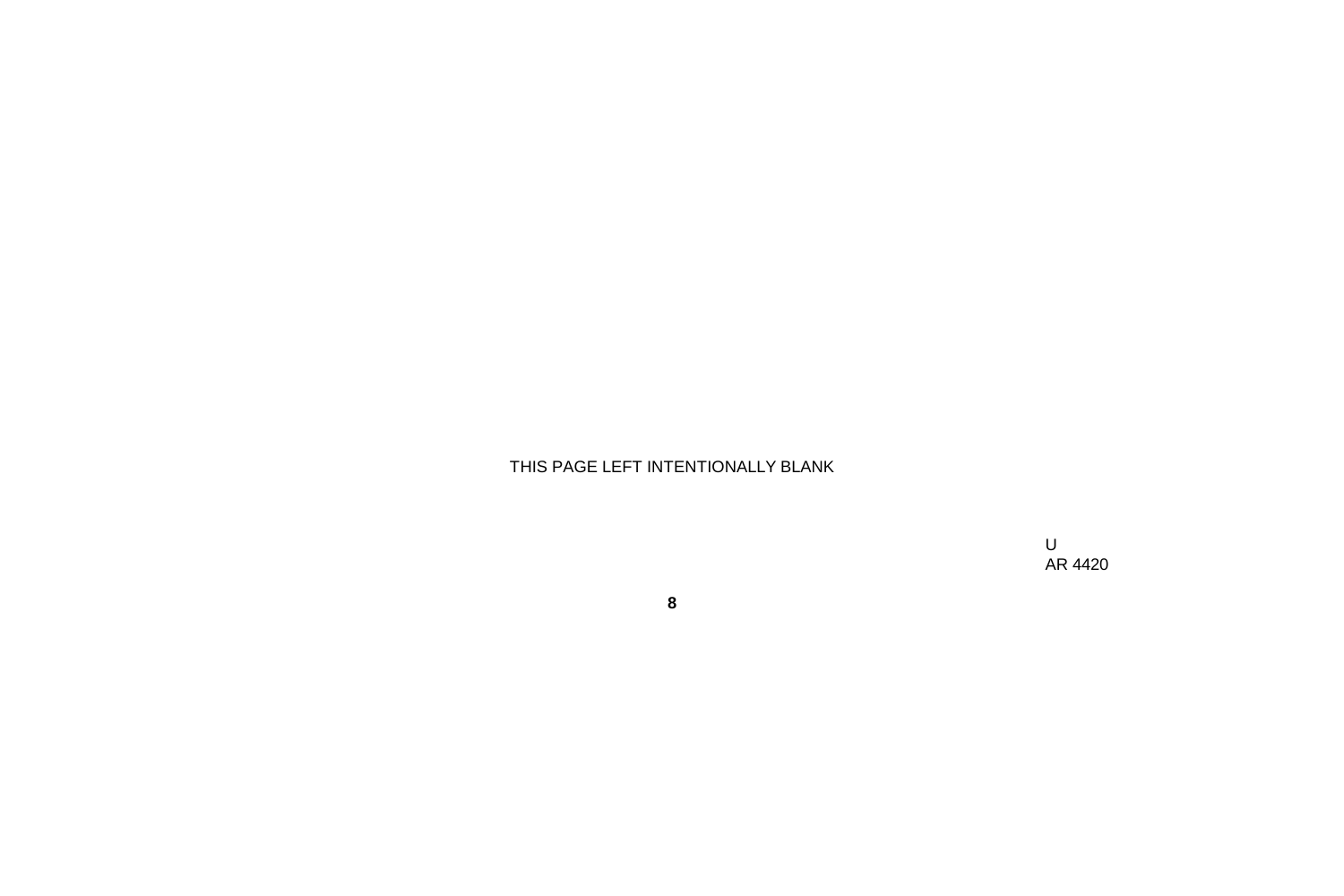#### **CHAPTER 2**

# **OPERATION**

# **SECTION I**

Following applies to tactical weapon only

# **SERVICE UPON RECEIPT OF MATERIEL**

<span id="page-12-0"></span>

- (1) KEEP MARKING "NOSE END" OF BOX FACING LEAST HAZARDOUS AREA
- (3) STAND TO SIDE, OF "NOSE END" MARKING
- (4) REACH OVER TOP OF BOX AND UNFASTEN WIRE **HOOPS**

#### **DO NOT USE SHARP INSTRUMENTS OR HOOKS TO PRY UP BOX COVER OR OPEN INNER PAK**

U AR 4421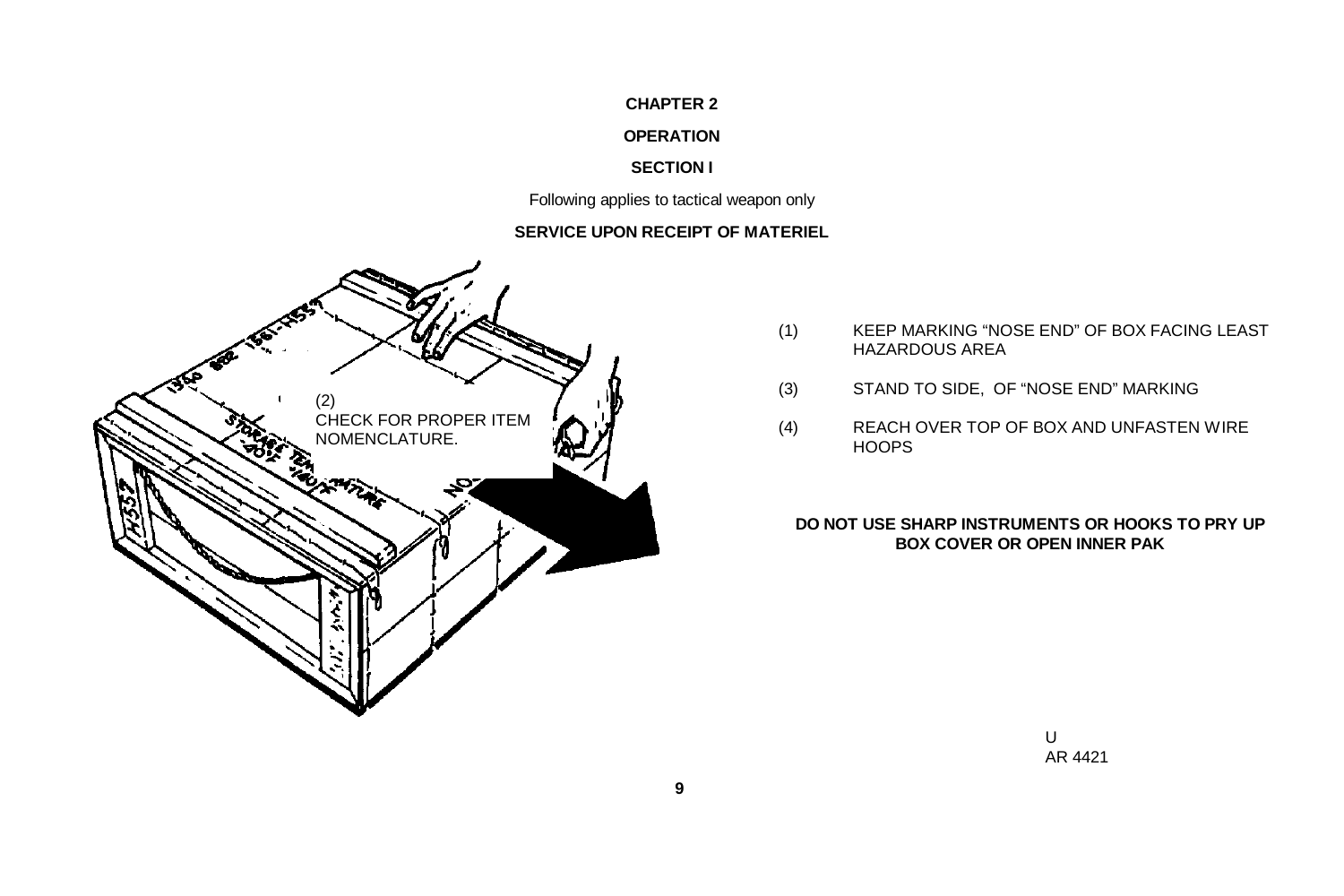



- (5) REMOVE FIBERBOARD CONTAINER BY HANDLE
- (6) PULL FLAP AT NOSE END OF BARRIER BAG AND OPEN TO EXPOSE CONTAINER END
- (7) PULL PREPARED TEAR STRIPS OFF CONTAINER END AND REMOVE COVER
- (8) REMOVE CUSHIONING AND WEAPON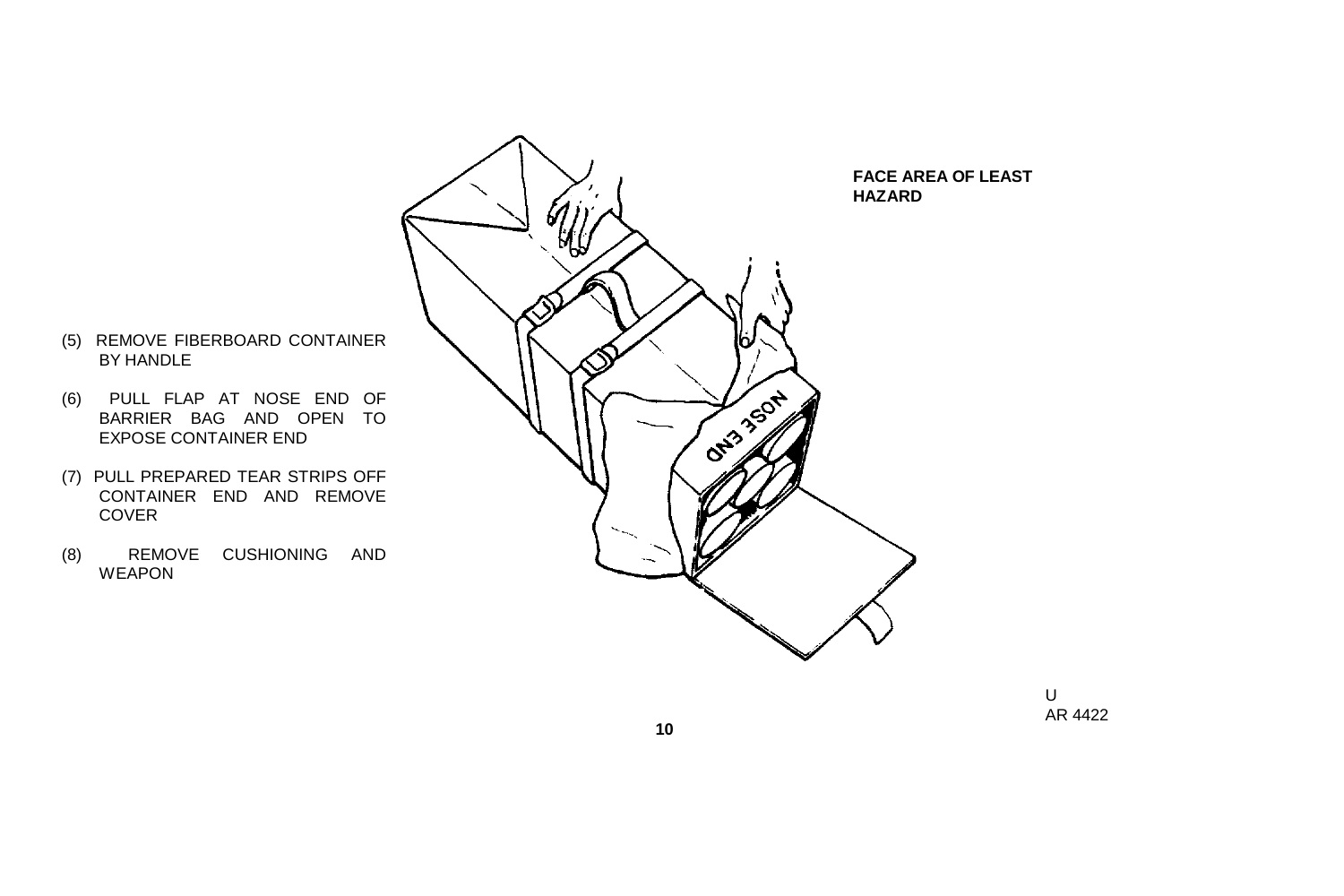#### **FOLLOWING APPLIES TO TACTICAL AND PRACTICE WEAPONS**

#### **CHECK EACH WEAPON SYSTEM FOR**

CRACKED TUBE FRAYED SLING

DENTED PARTS LOOSE OR BENT REAR HOOK MISSING PARTS LOOSE OR DAMAGED SAFETY MECHANISMS LOOSE PARTS BLURRED OR INCORRECT NOMENCLATURE



**WARNING DO NOT EXTEND LAUNCHER UNTIL READY FOR USE**

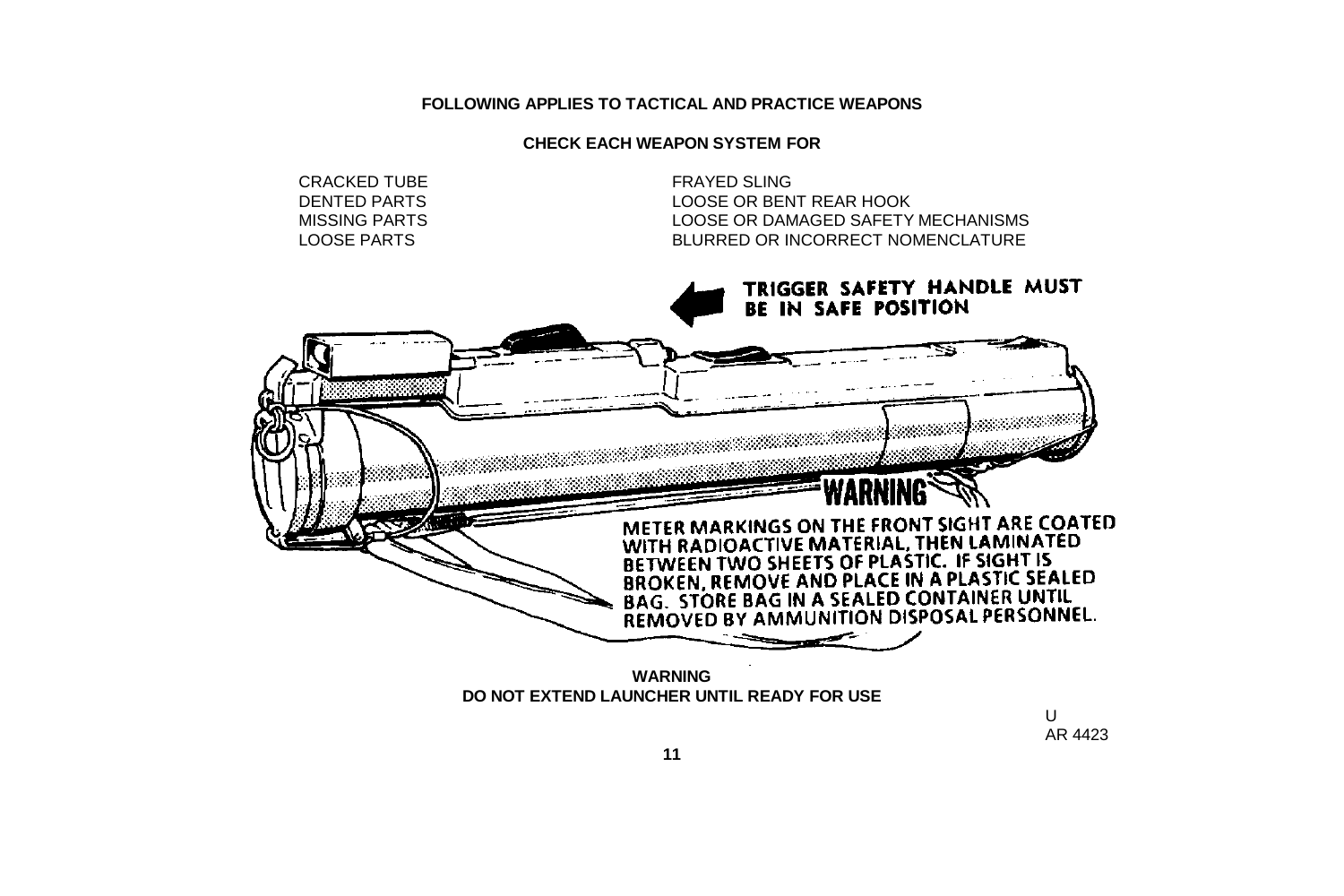**FOR TACTICAL WEAPONS ONLY.**

<span id="page-15-0"></span>**IF TIME PERMITS**

**CHECK IGNITER FOR DAMAGE (BROKEN, CRACKED OR SPLIT)**

(SEE INSTRUCTIONS FOR REMOVING CARRYING SLING)

**IF SO DAMAGED**

**TAPE DAMAGED IGNITERS TO PREVENT LOSS OF IGNITION MATERIAL. REPLACE SLING ASSEMBLY. CLOSE REAR COVER AND REPLACE PULL PIN.**



U AR 4424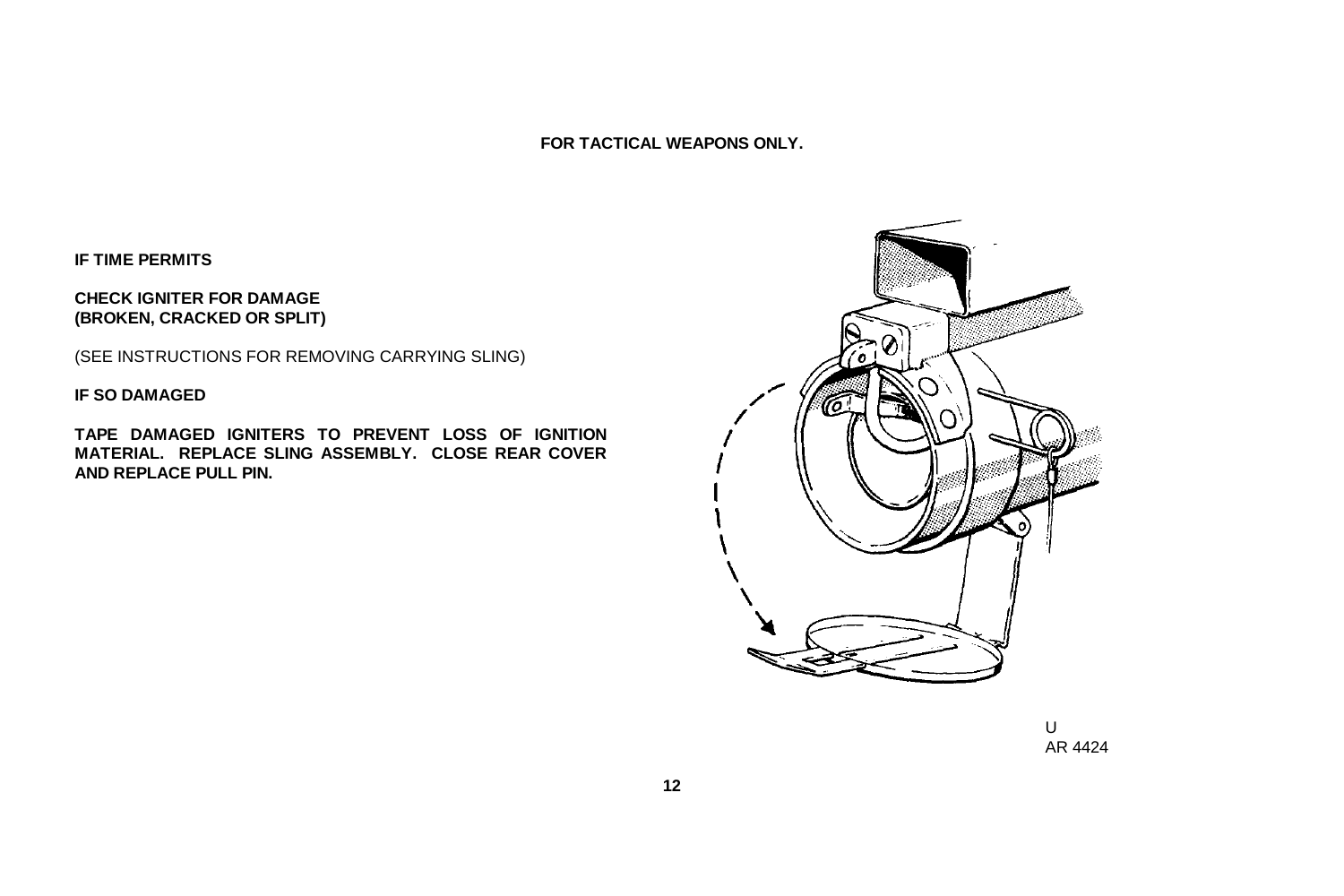# **SECTION II**

# **CARRYING POSITION**



U AR 4425

<span id="page-16-0"></span>**TO CARRY**

**SLING OVER SHOULDER**

**WARNING**

**DO NOT CARRY WEAPON IN EXTENDED POSITION.**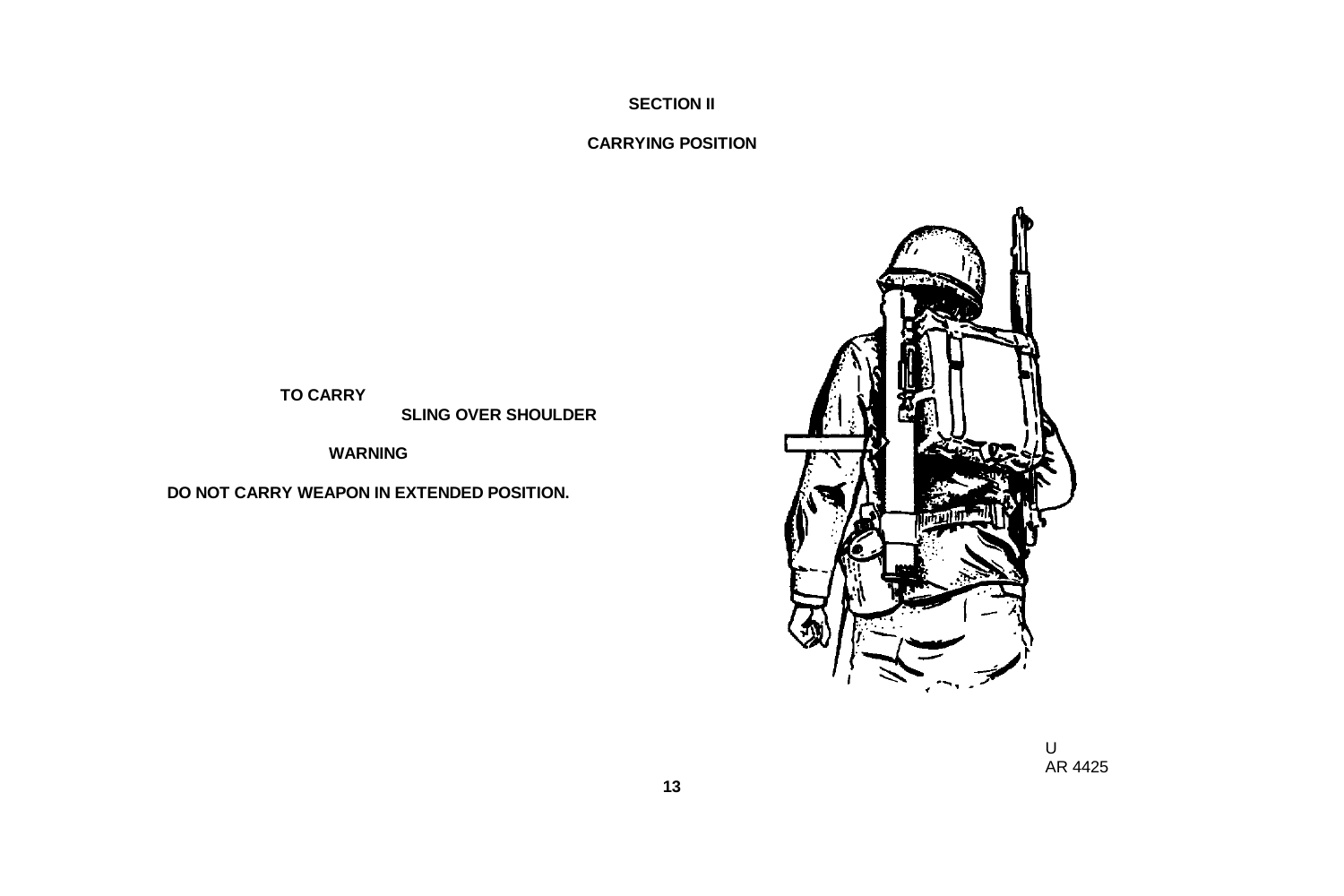#### **SECTION III**

<span id="page-17-0"></span>

#### **WARNING**

#### **DO NOT FIRE UNLESS..**

- 1. Back blast area is clear of personnel and obstructions.
- 2. Body extremities are clear of Rocket exhaust end.

# **ZONE "A"**

DANGER IN THIS AREA FROM BLAST, HEAT, AND PROJECTED MATERIALS.

#### **ZONE "B"**

DANGER IN THIS AREA FROM PROJECTED MATERIALS

U AR 4426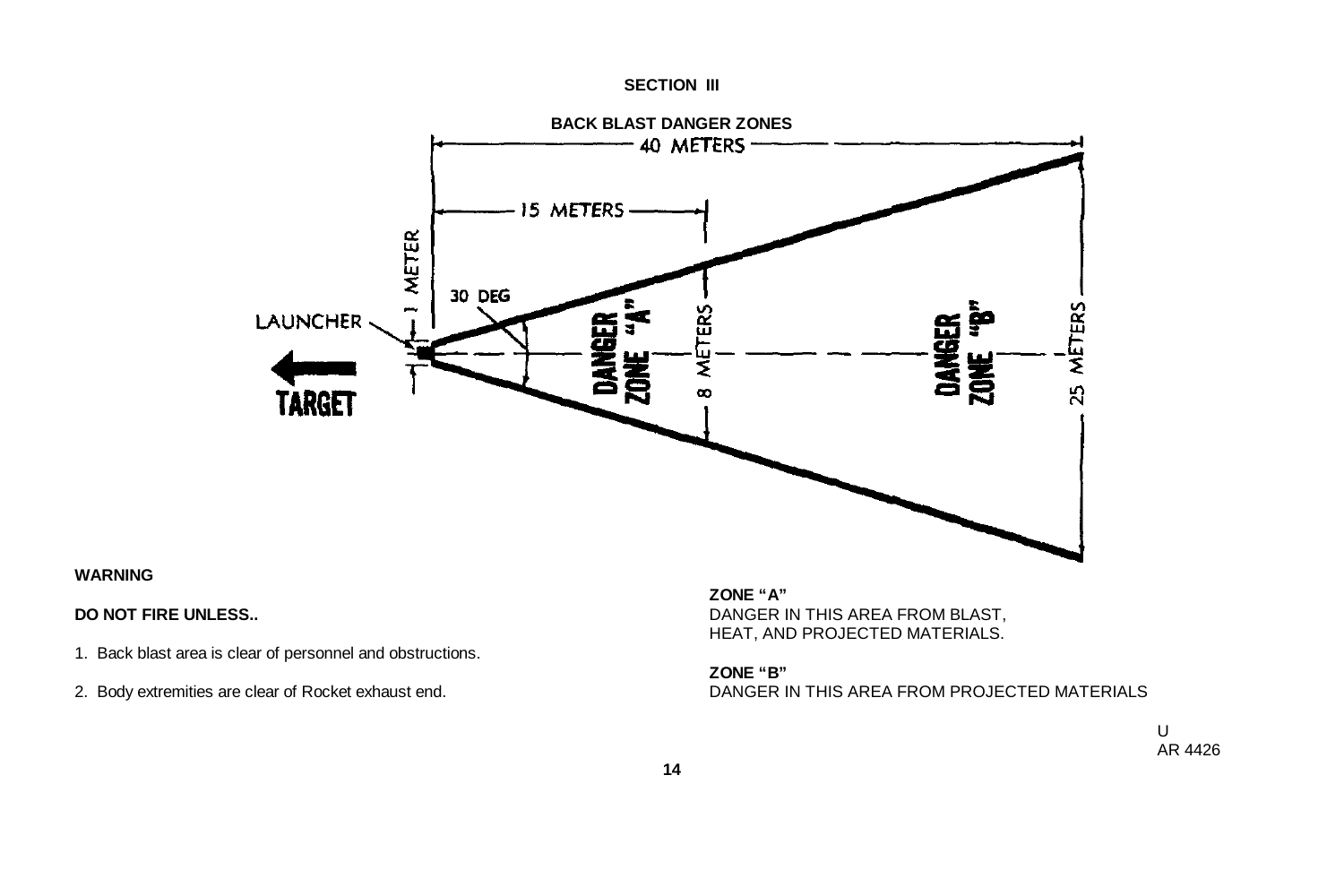**SECTION IV**



**PREPARATION FOR FIRING**

**All weapons**

<span id="page-18-0"></span>**(1) The following Steps Are Performed At The Firing Point.**

**(2) REMOVE PULL PIN**

**(3) SWING COVER DOWN**

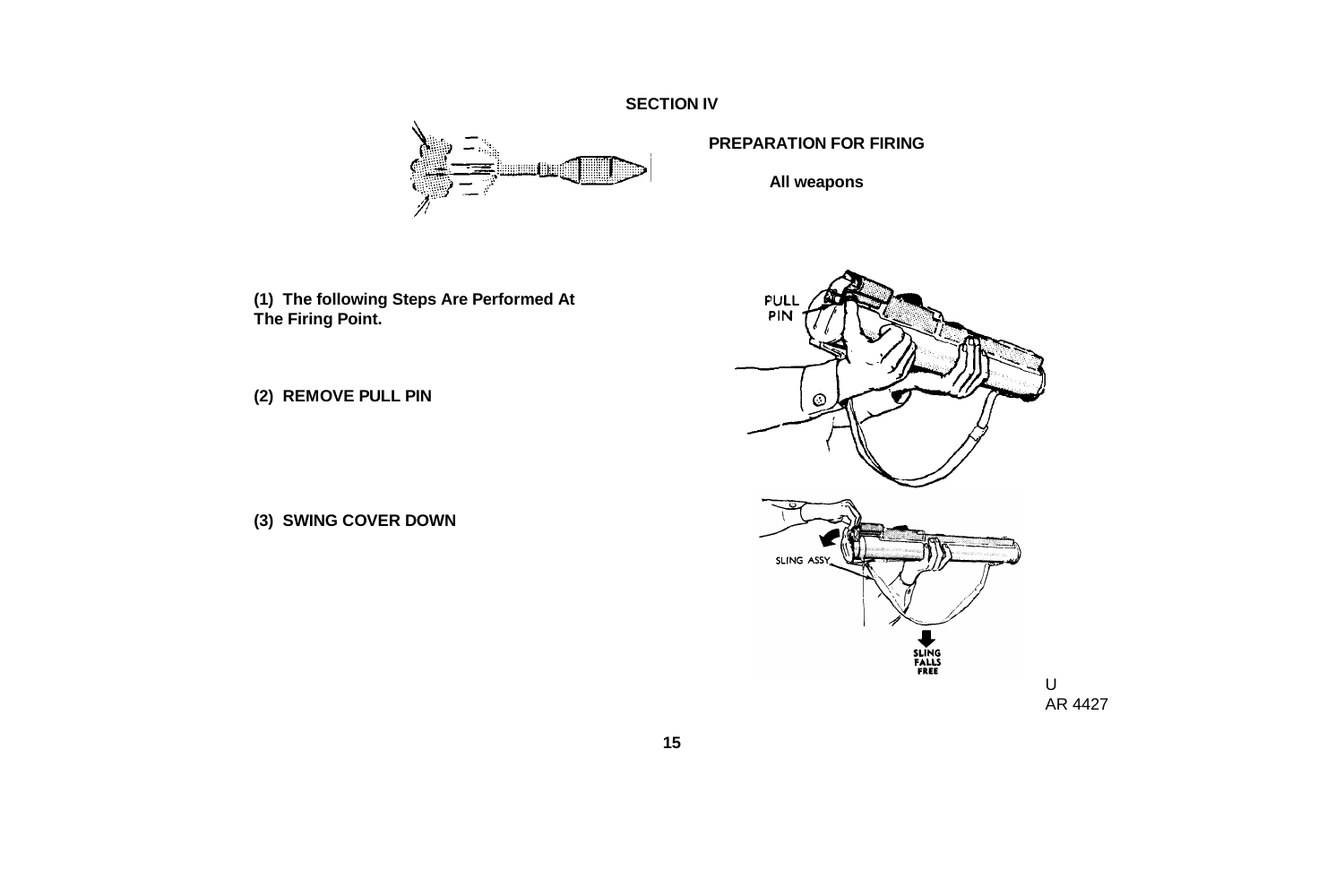<span id="page-19-0"></span>**IF TWO ATTEMPTS TO LOCK LAUNCHER OPEN FAIL - CLOSE AND SET SYSTEM ASIDE FOR DISPOSAL BY AUTHORIZED AMMUNITION PERSONNEL**



**(6) EXTEND BY PUSHING OUT WITH RIGHT HAND**

**WARNING EXTENDING THE WEAPON TOO SLOWLY CAN RESULT IN FAILURE TO COCK THE WEAPON**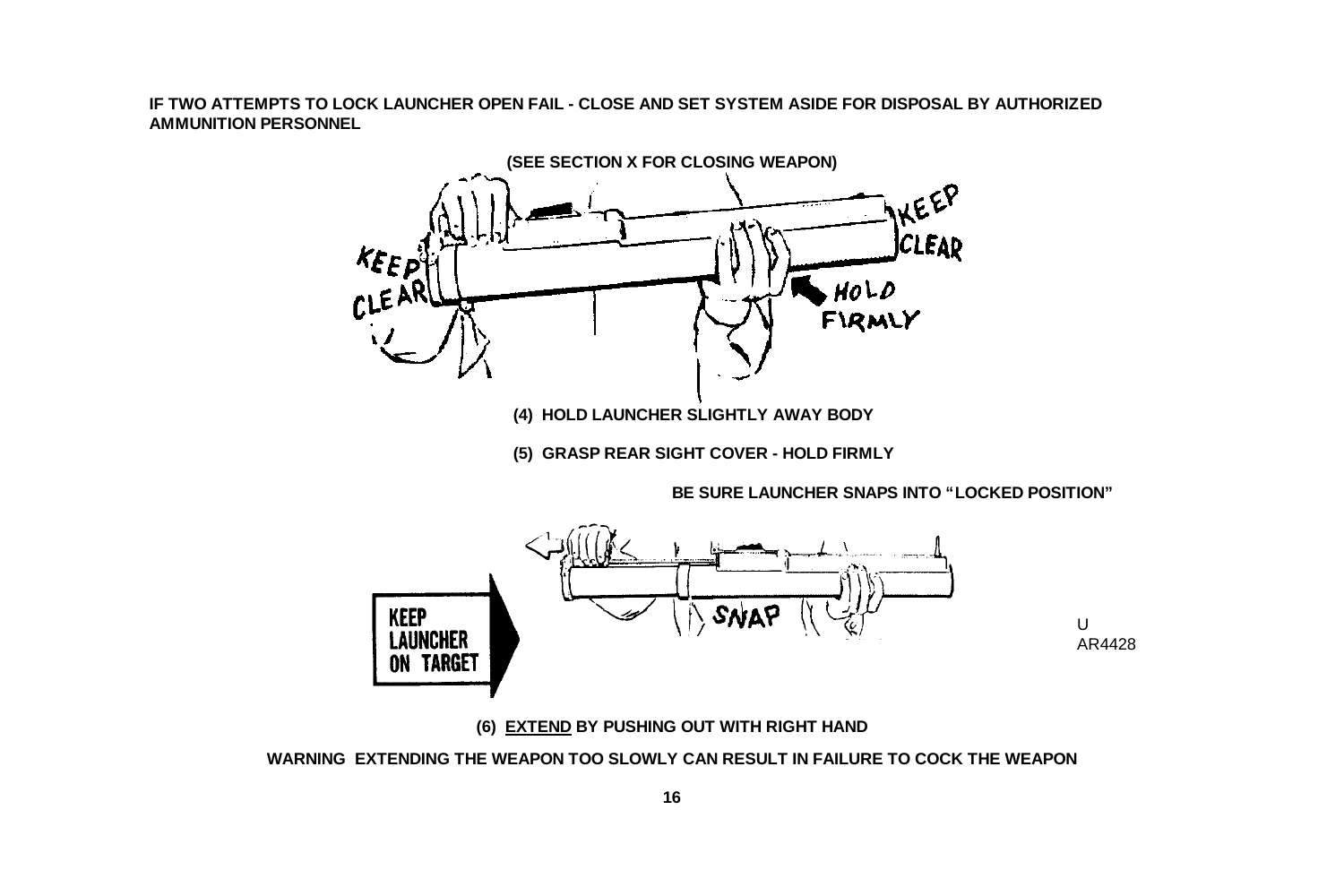

<span id="page-20-0"></span>

AR 4429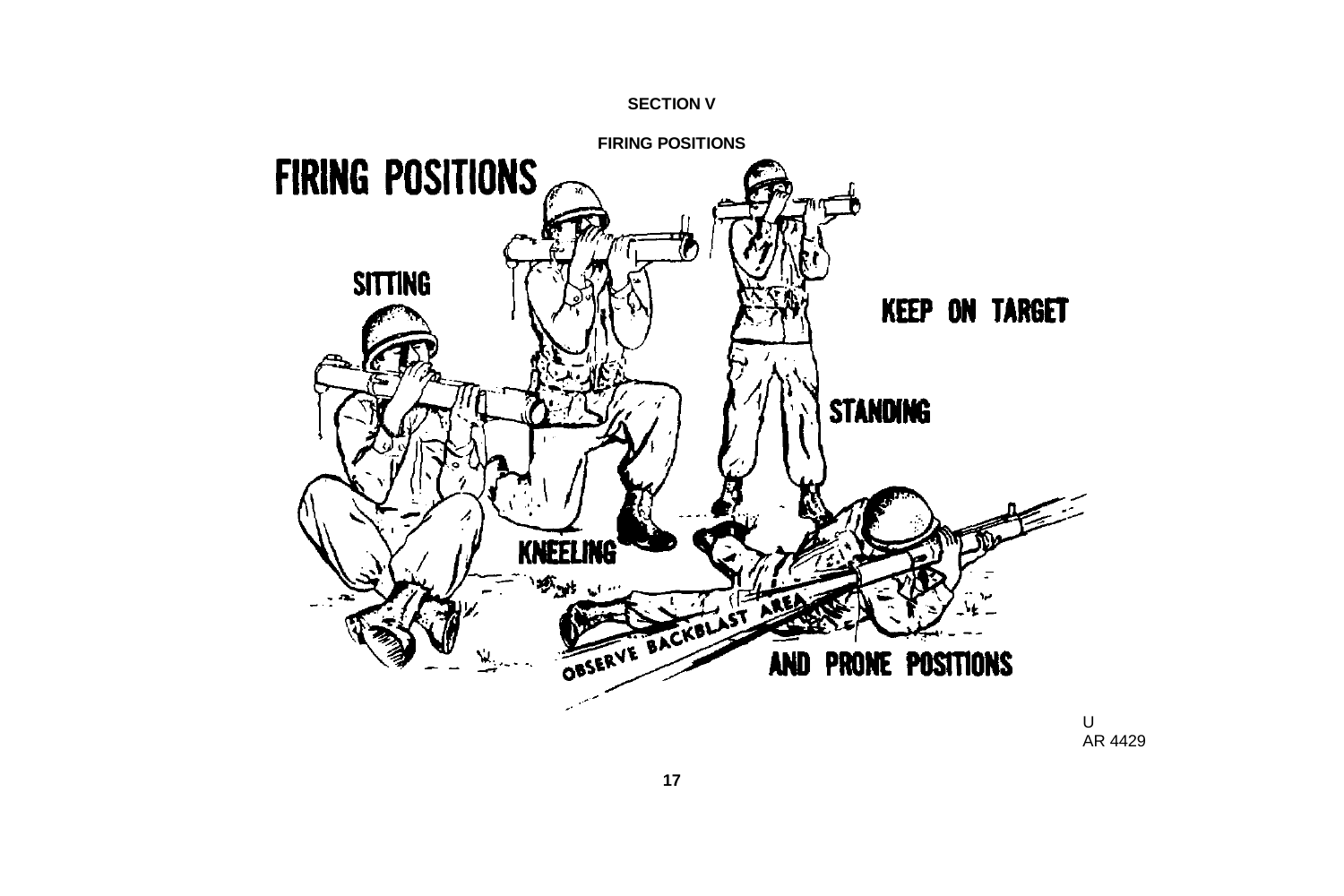#### **SECTION VI**

#### **READY**

#### **WARNING**

#### **WEAR EAR PLUGS WHEN FIRING THE WEAPON.**

<span id="page-21-0"></span>

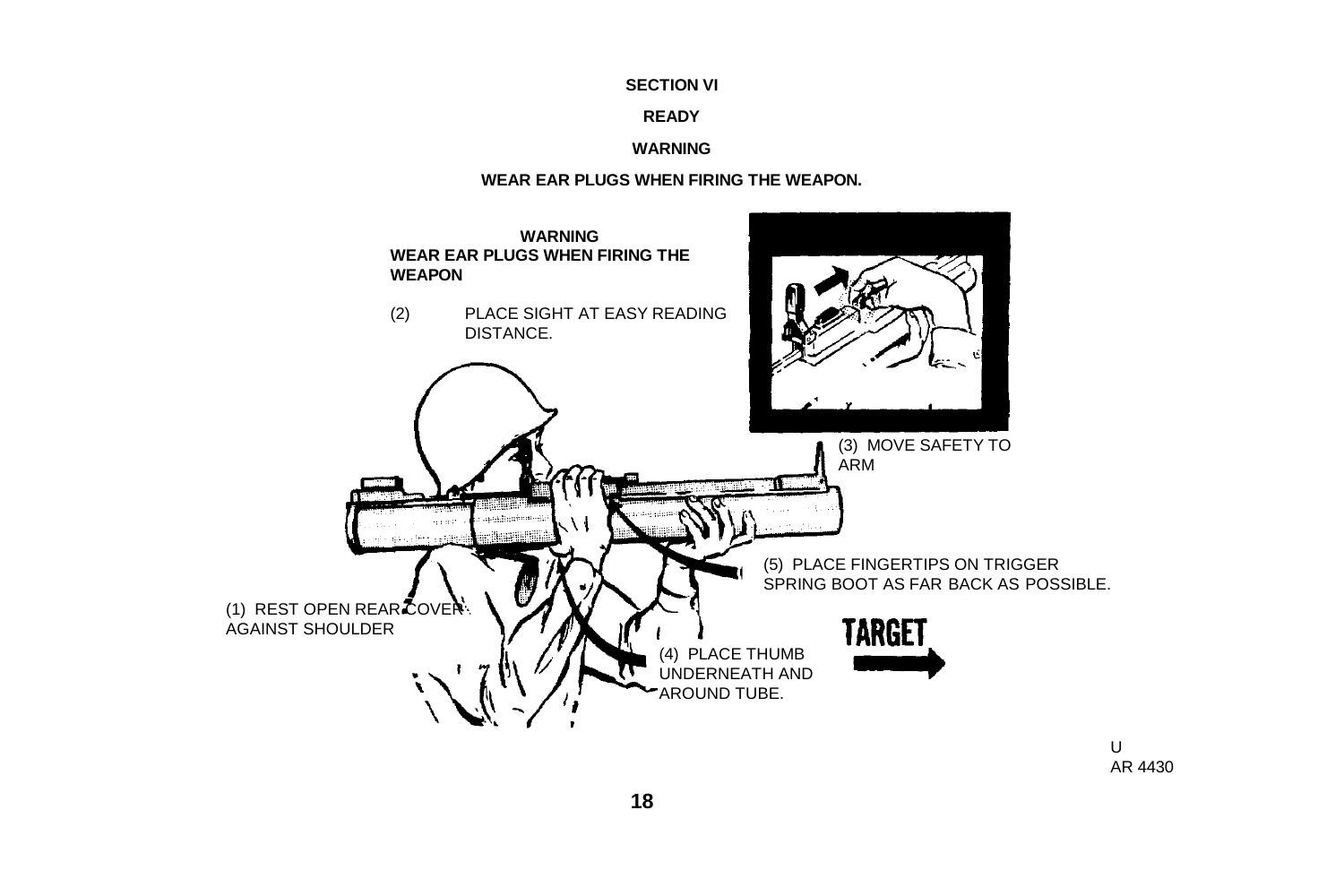<span id="page-22-0"></span>

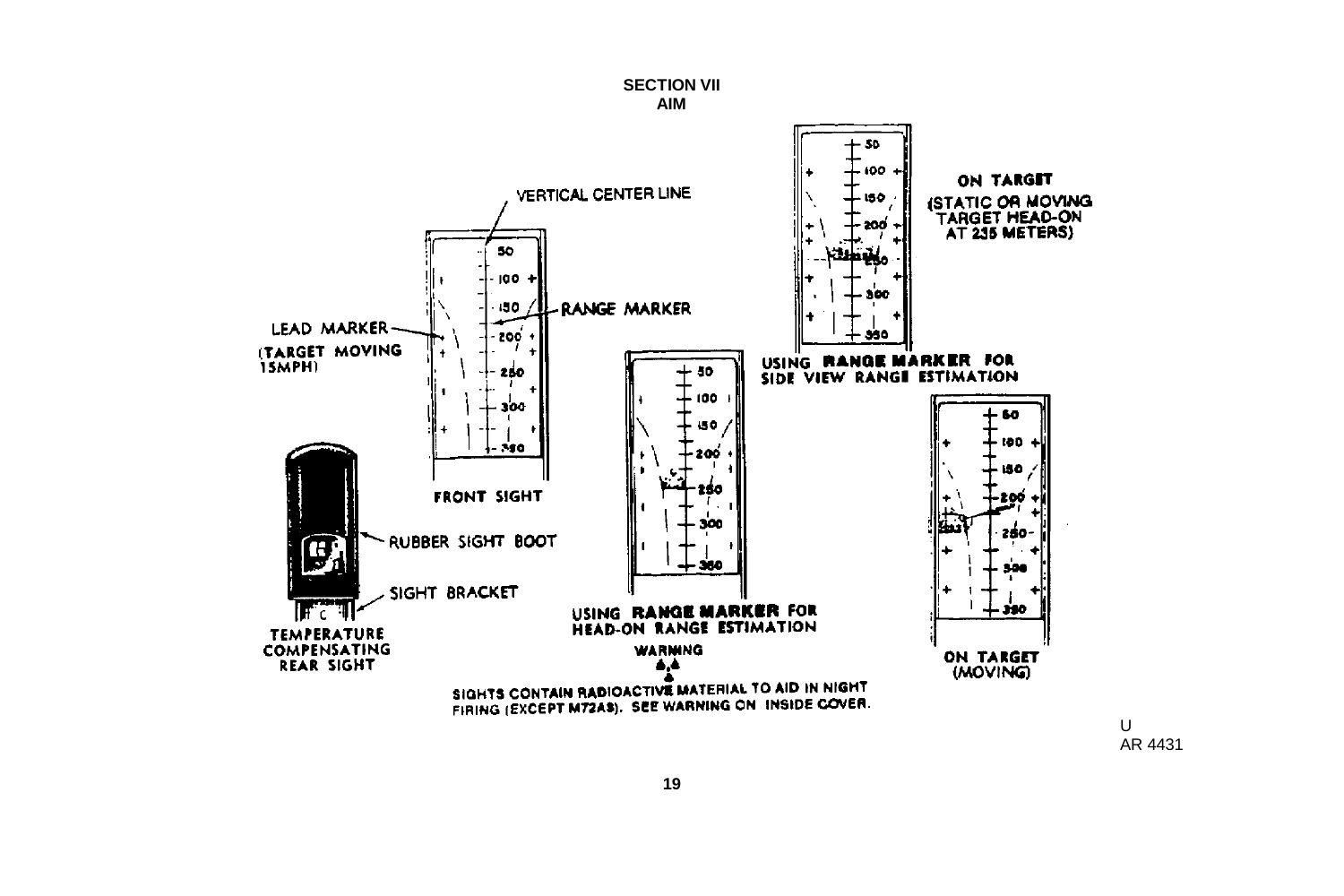#### **SECTION VIII**



<span id="page-23-0"></span>

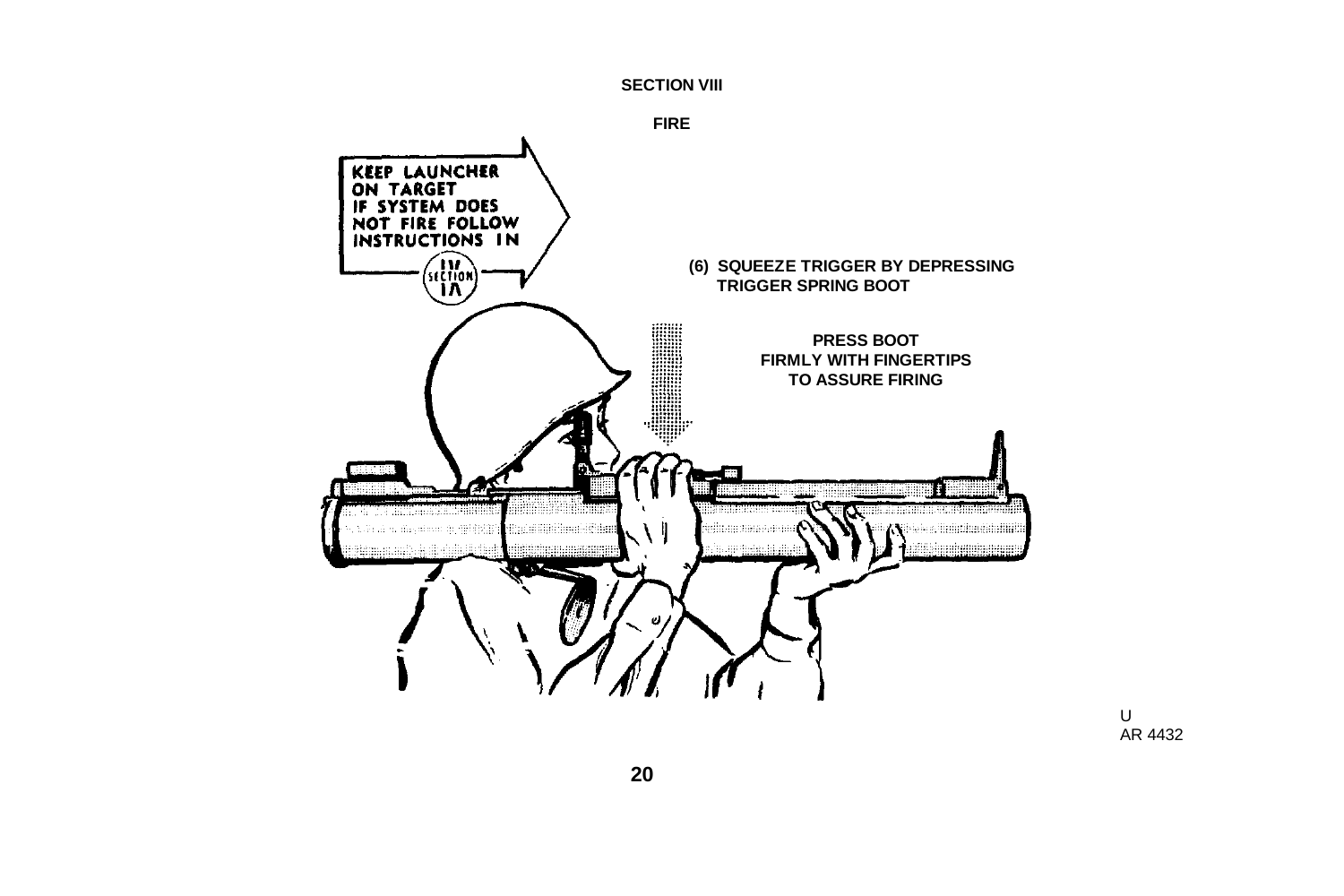#### **SECTION IX**

<span id="page-24-0"></span>

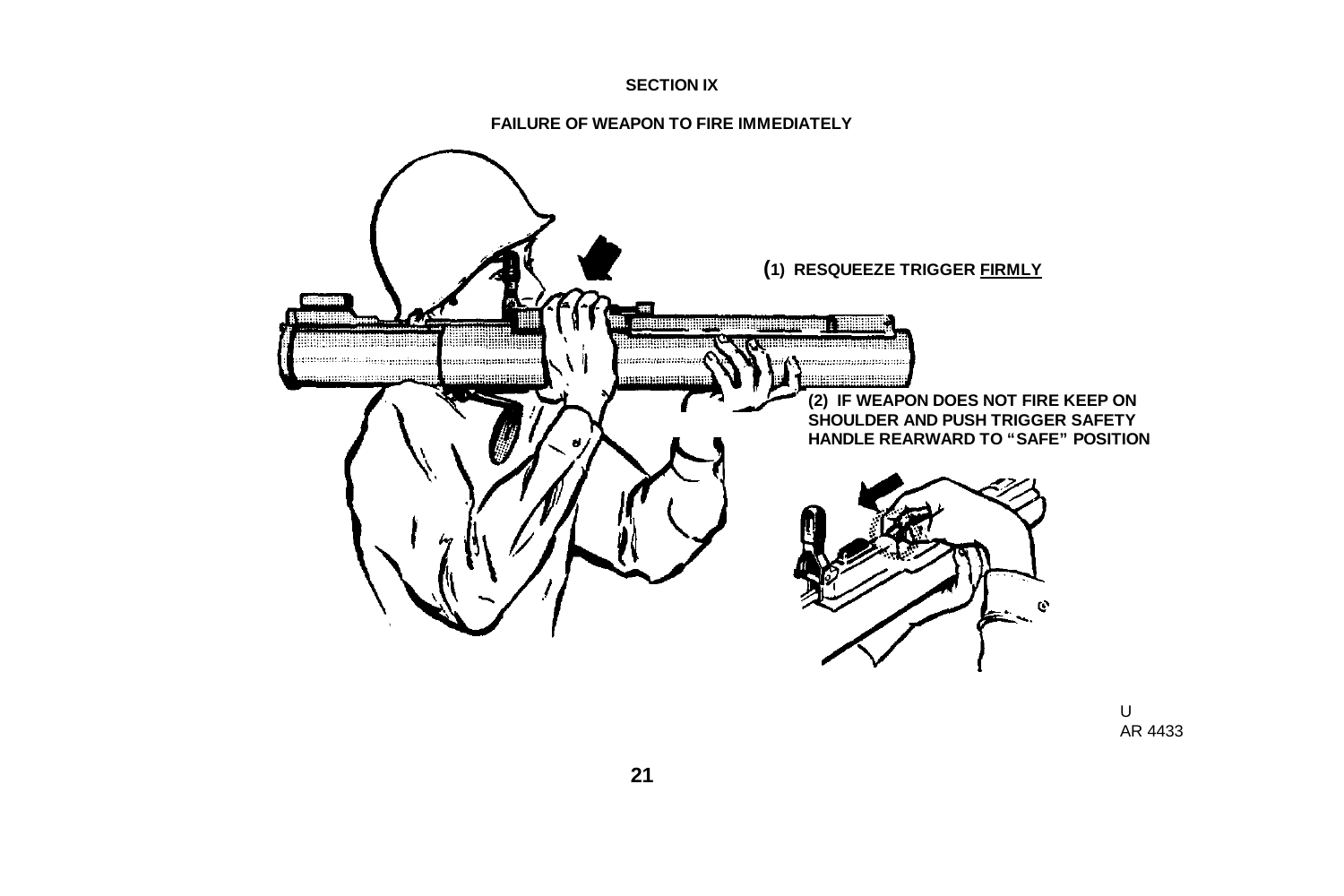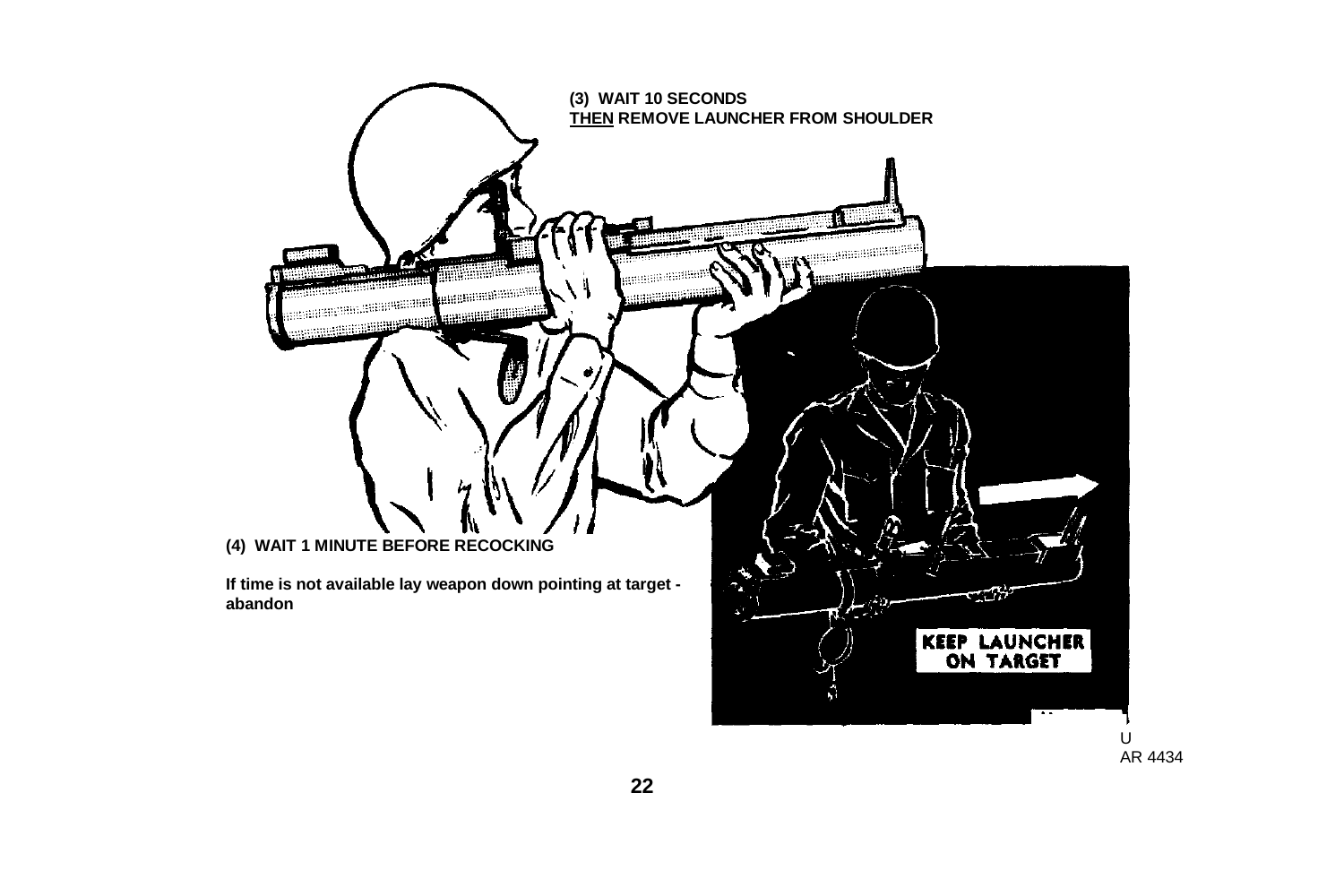

U AR 4435

**23**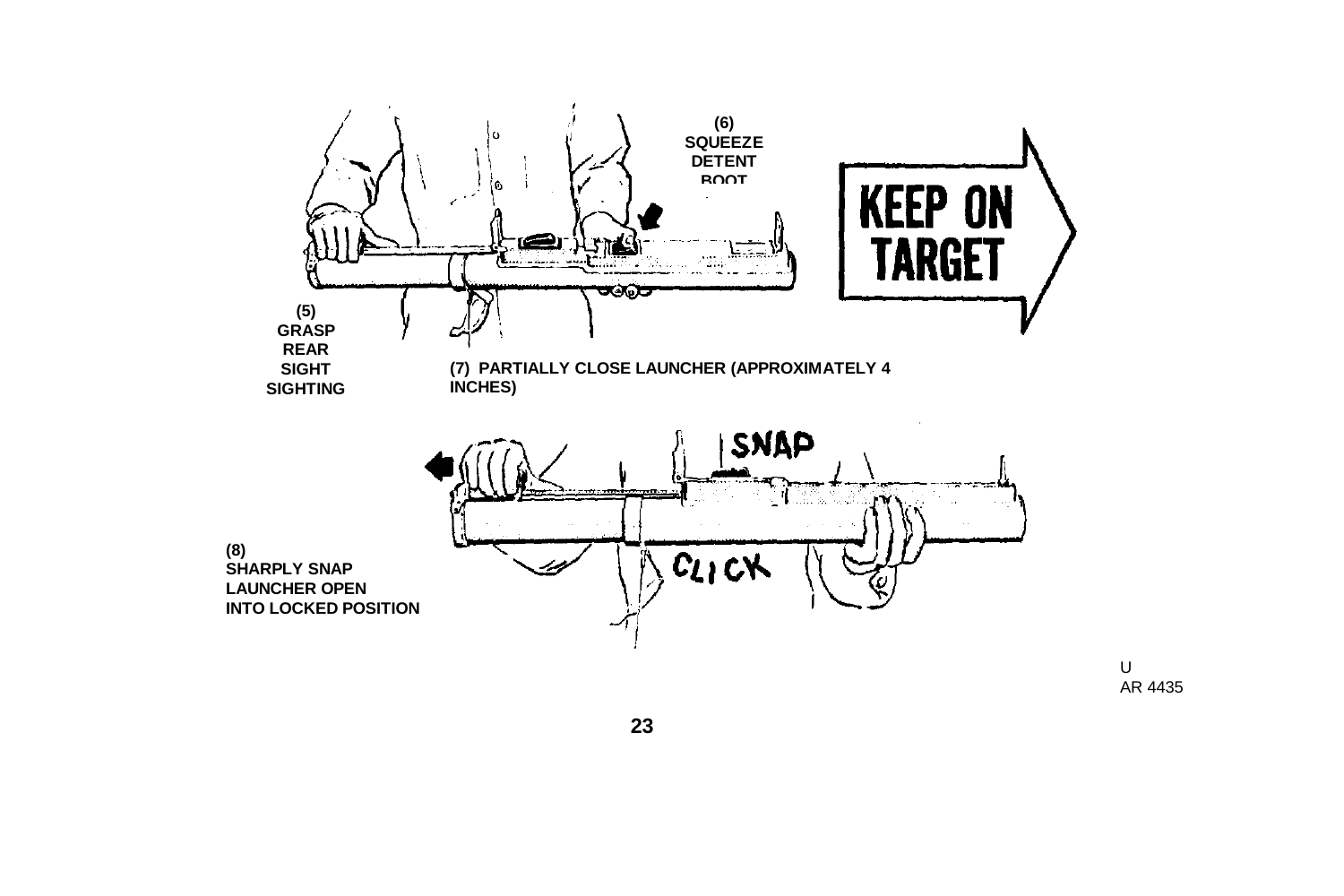#### <span id="page-27-0"></span>**(9) PLACE LAUNCHER BACK ON SHOULDER**



U AR 4436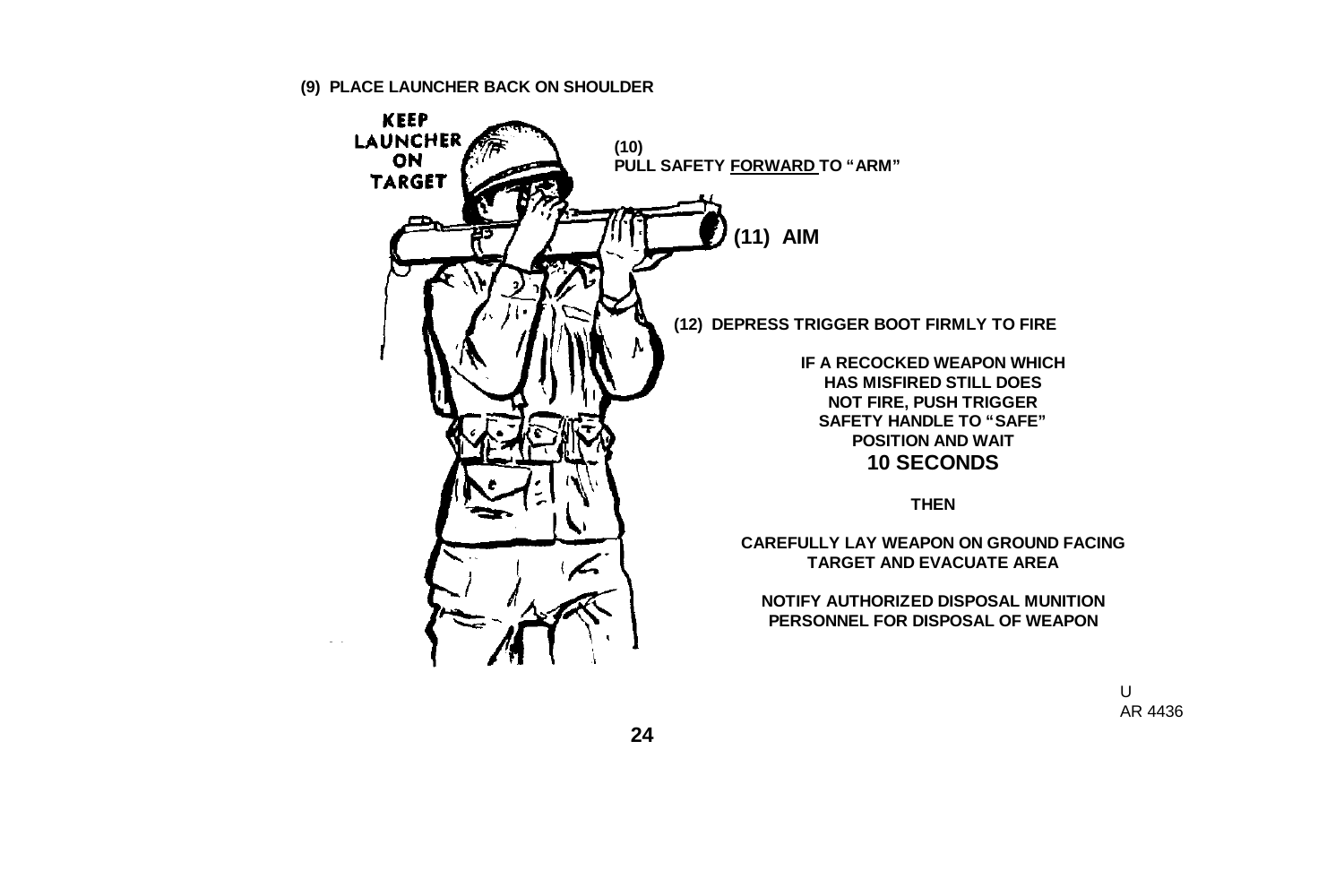#### **SECTION X**

# **PREPARED FOR - BUT NOT FIRED**

<span id="page-28-0"></span>

**(1) RETURN SAFETY TO SAFE**

AR 4437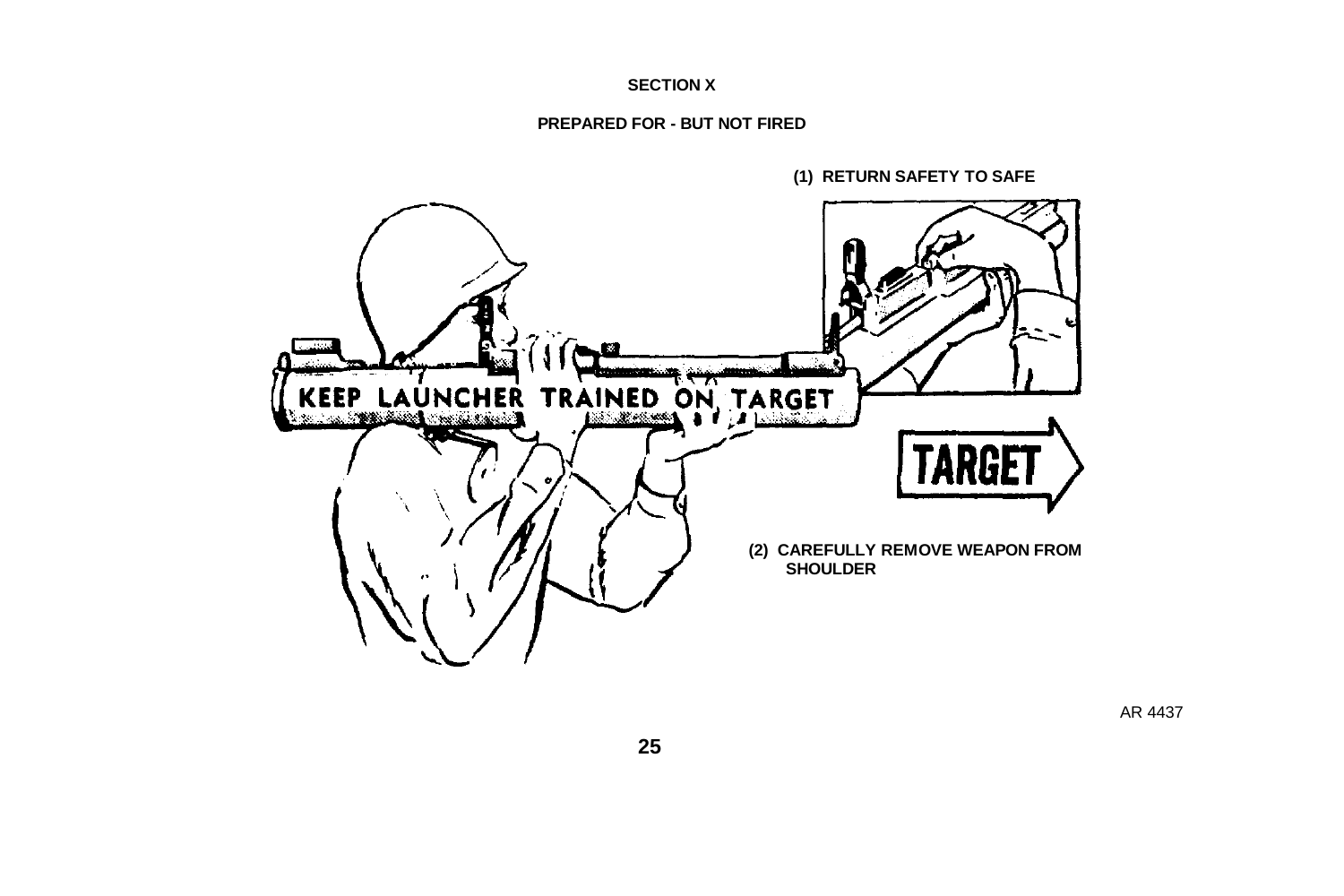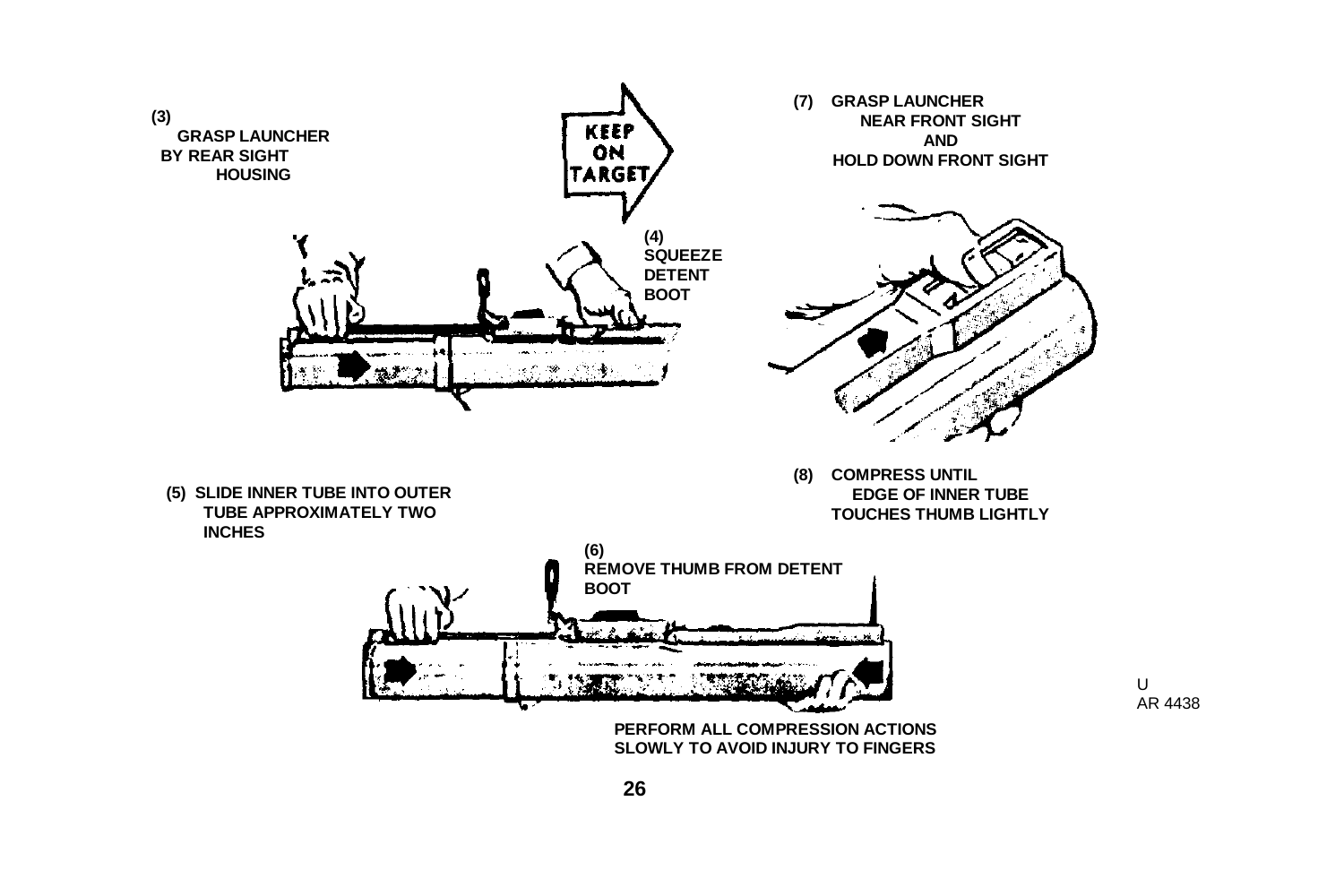

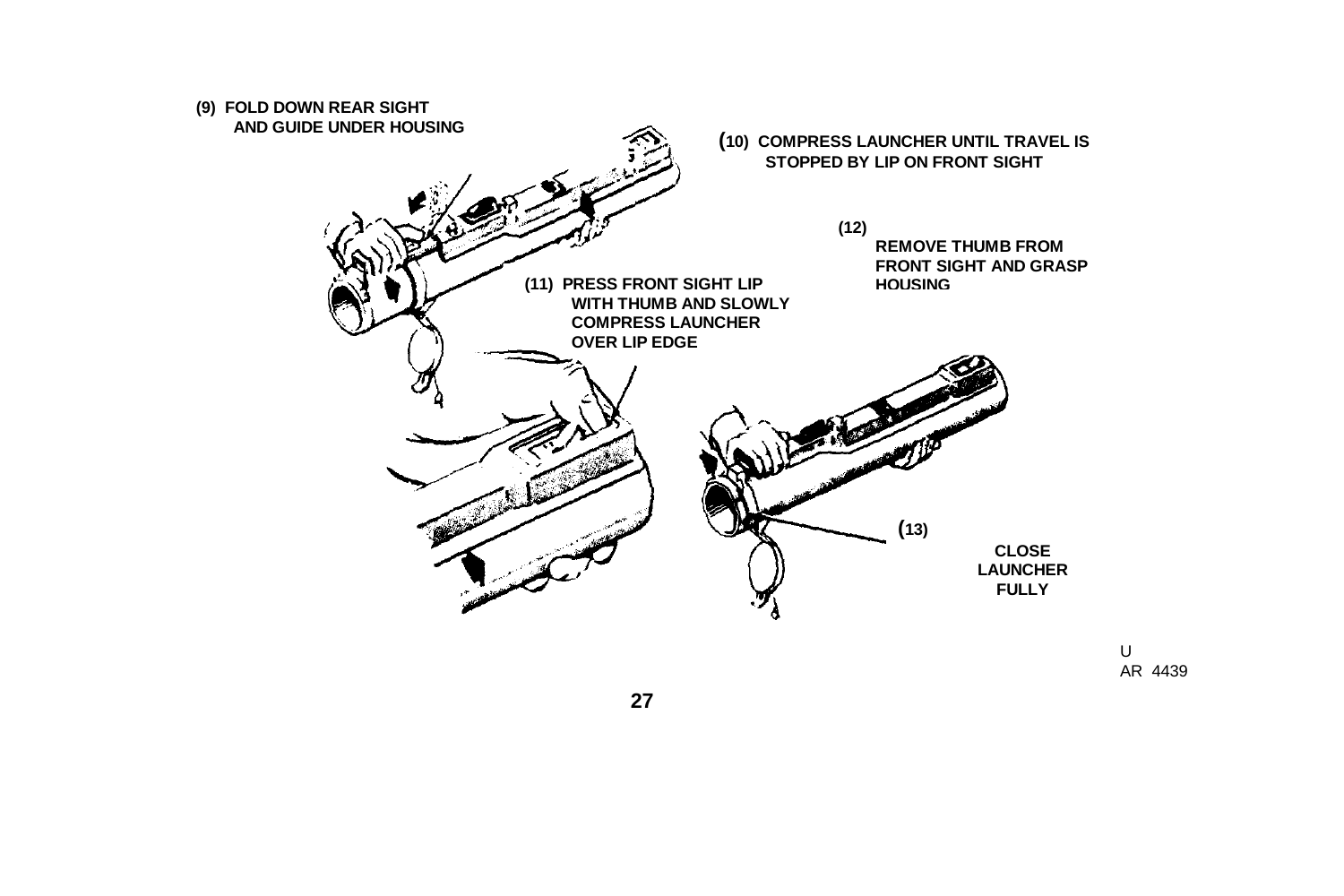<span id="page-31-0"></span>

U AR 4440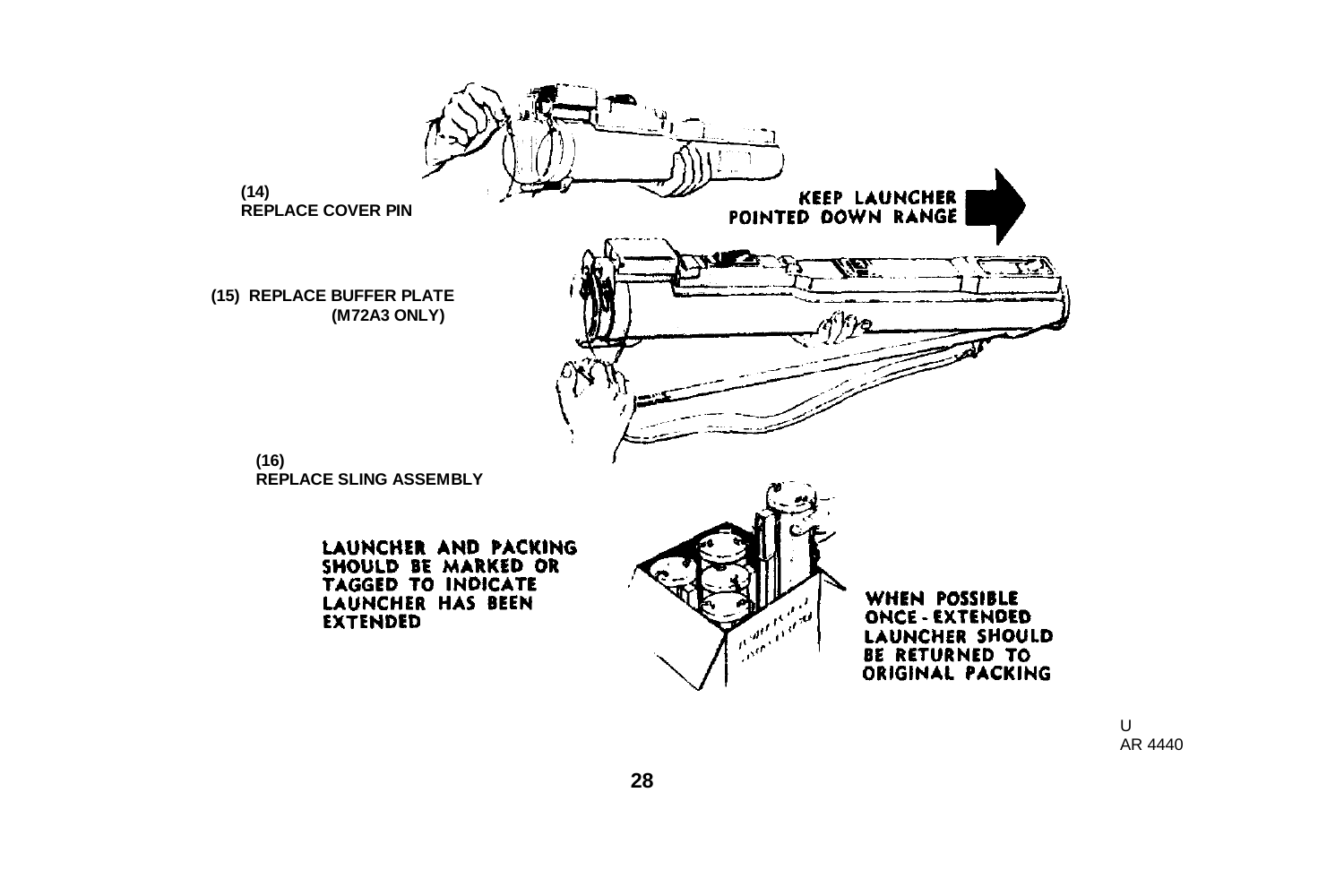**CHAPTER 3**

#### **MAINTENANCE**

#### **SECTION I**

#### **OPERATOR MAINTENANCE**

#### <span id="page-32-0"></span>**NORMAL CONDITION**

KEEP LAW CLEAN AND DRY

# **UNUSUAL CONDITIONS**

PROTECT LAW FROM MOISTURE, SNOW, SLEET, CLEAN AS REQUIRED

> U AR 4441

**29**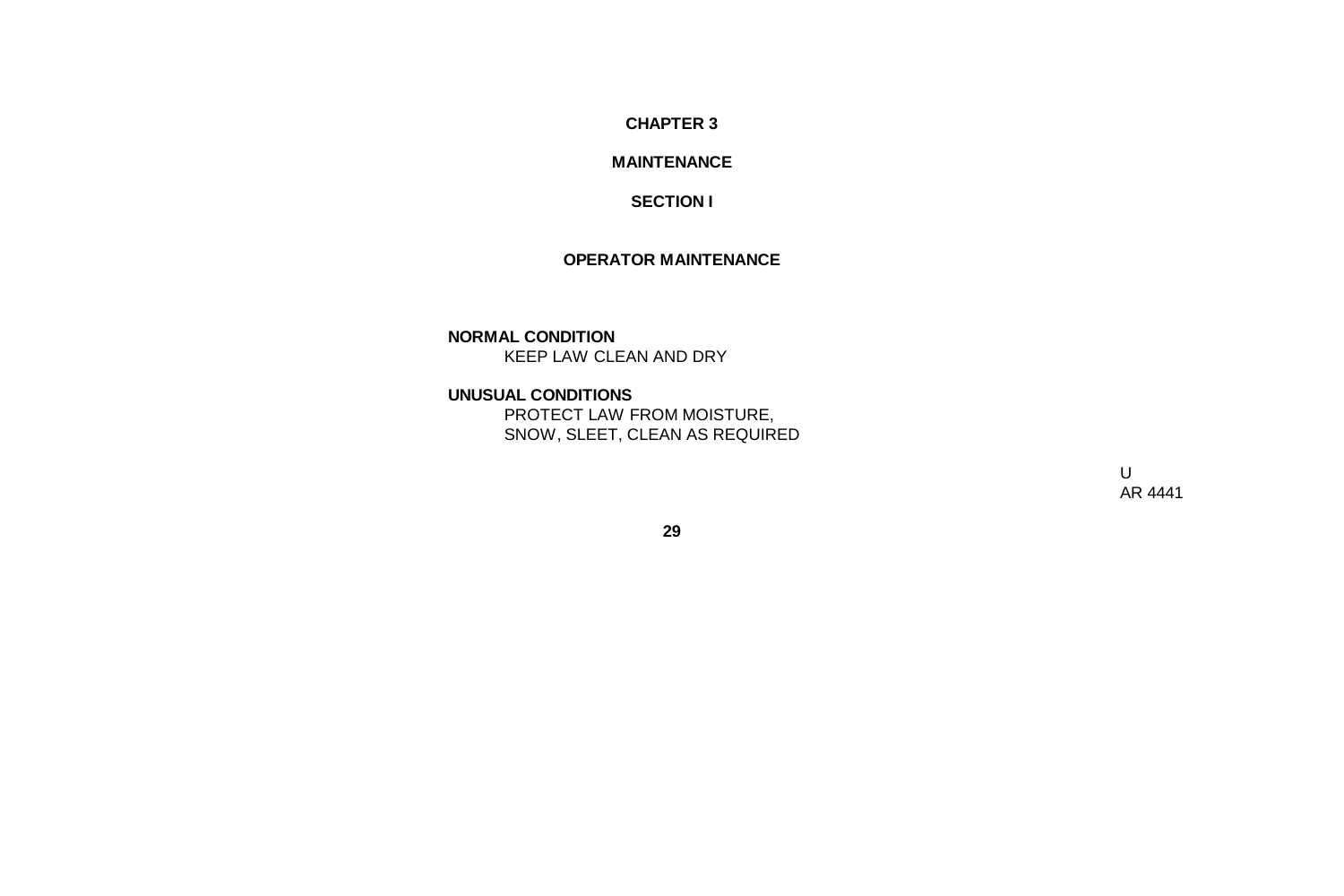#### **SECTION II**

**REPACK**

<span id="page-33-0"></span>

#### **RETURN ALL DEFECTIVE WEAPON SYSTEMS TO AUTHORIZED MUNITIONS PERSONNEL**

Repack weapon system in original packing box. Make sure box is properly and clearly marked. If box other than original packing box is used, properly mark container to indicate contents. Protect packed material until shipped. Ship all packed launchers or systems to issuing organization or other authorized personnel as soon as possible

> **EXERCISE CARE IN RETURN OF USED LAUNCHERS AS THEY WILL BE REWORKED INTO THE PRACTICE WEAPON SYSTEM**

> > U AR 4442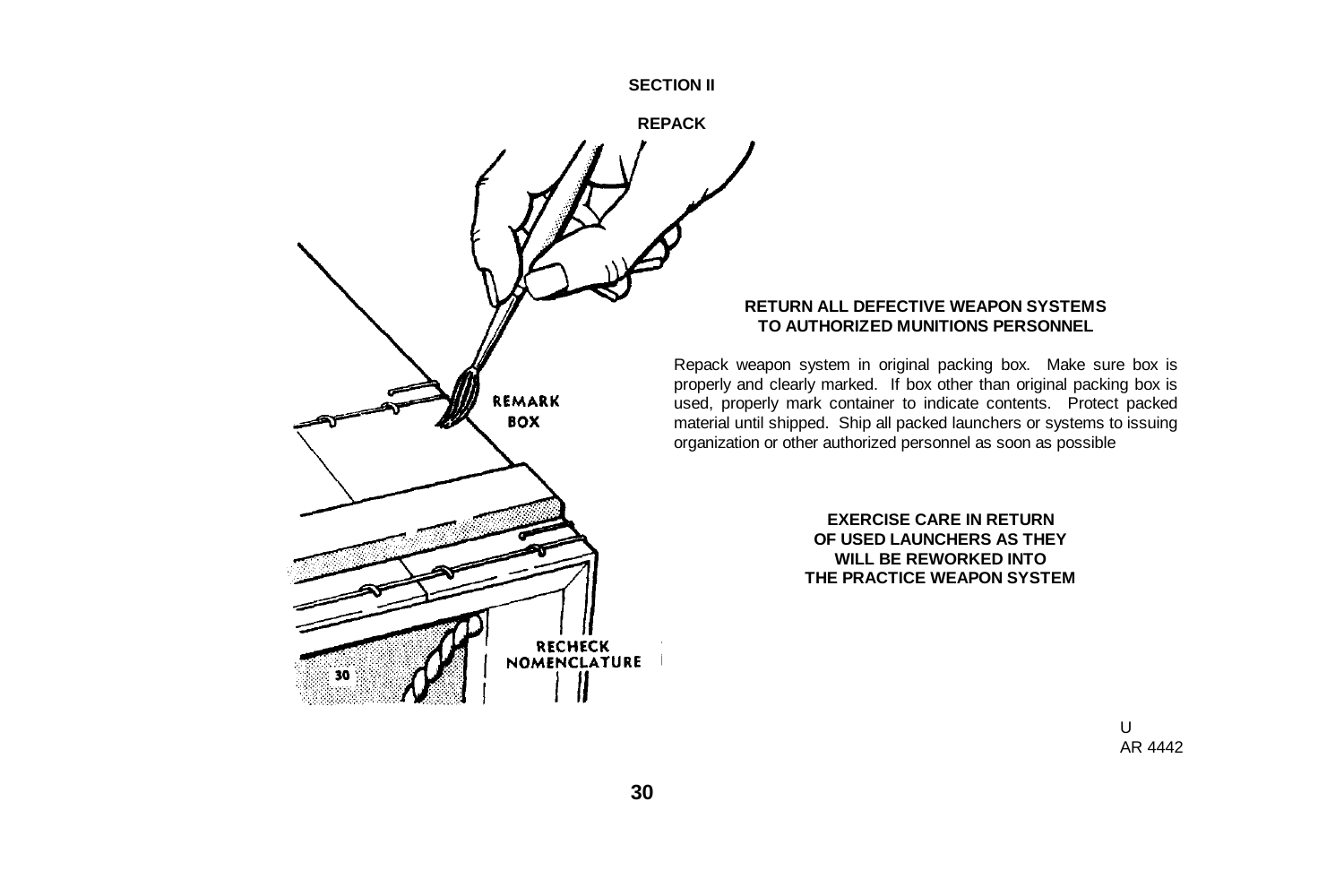| NOTES |    |              |
|-------|----|--------------|
|       |    |              |
|       |    |              |
|       |    |              |
|       |    |              |
|       |    |              |
|       |    |              |
|       |    |              |
|       |    |              |
|       |    |              |
|       |    |              |
|       |    |              |
|       |    |              |
|       |    |              |
|       |    |              |
|       |    |              |
|       |    |              |
|       |    | U<br>AR 4443 |
|       | 31 |              |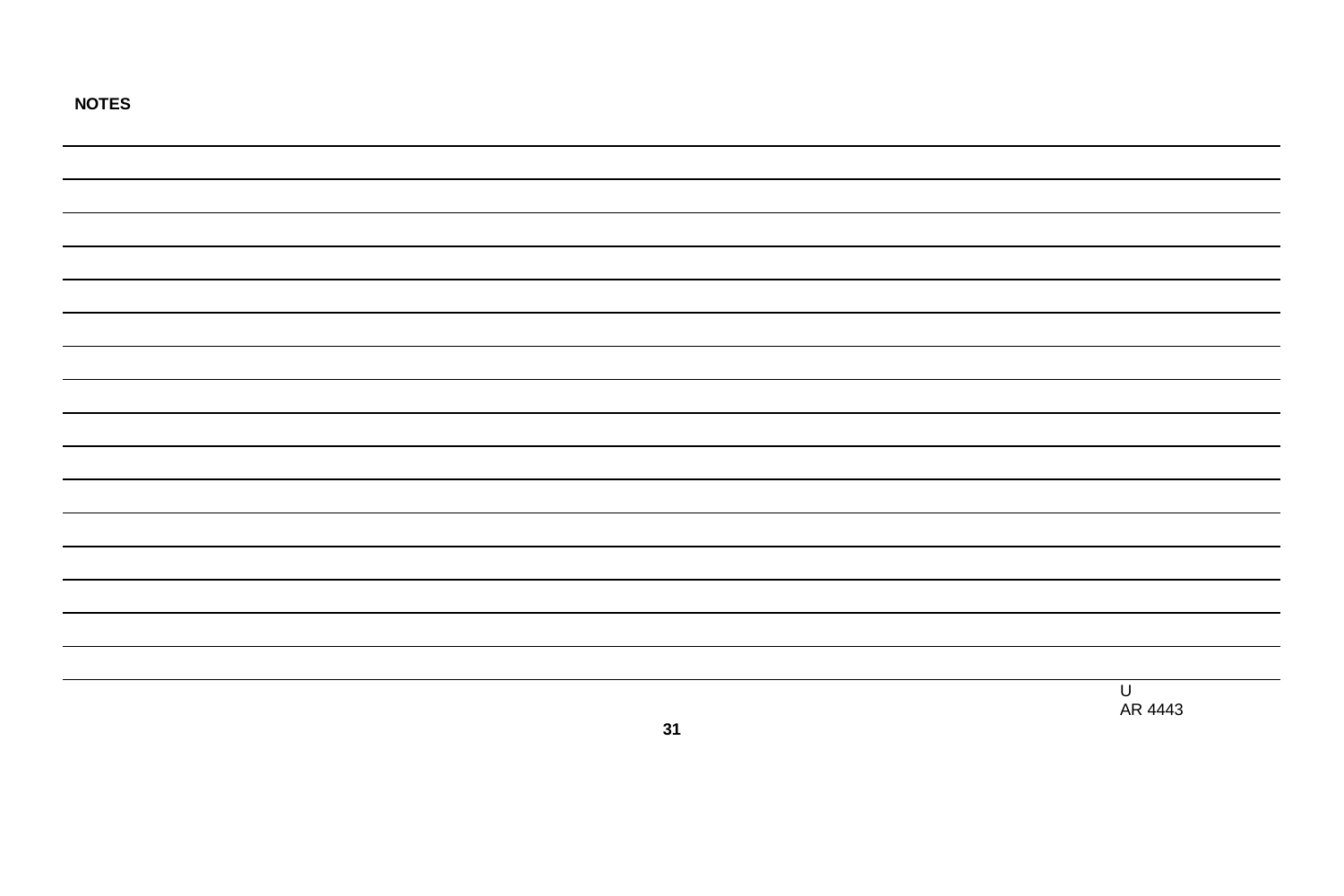# **THIS PAGE LEFT INTENTIONALLY BLANK**

U AR 4444

U. S. GOVERNMENT PRINTING OFFICE: 1993 - 342-421 (81131)

**32**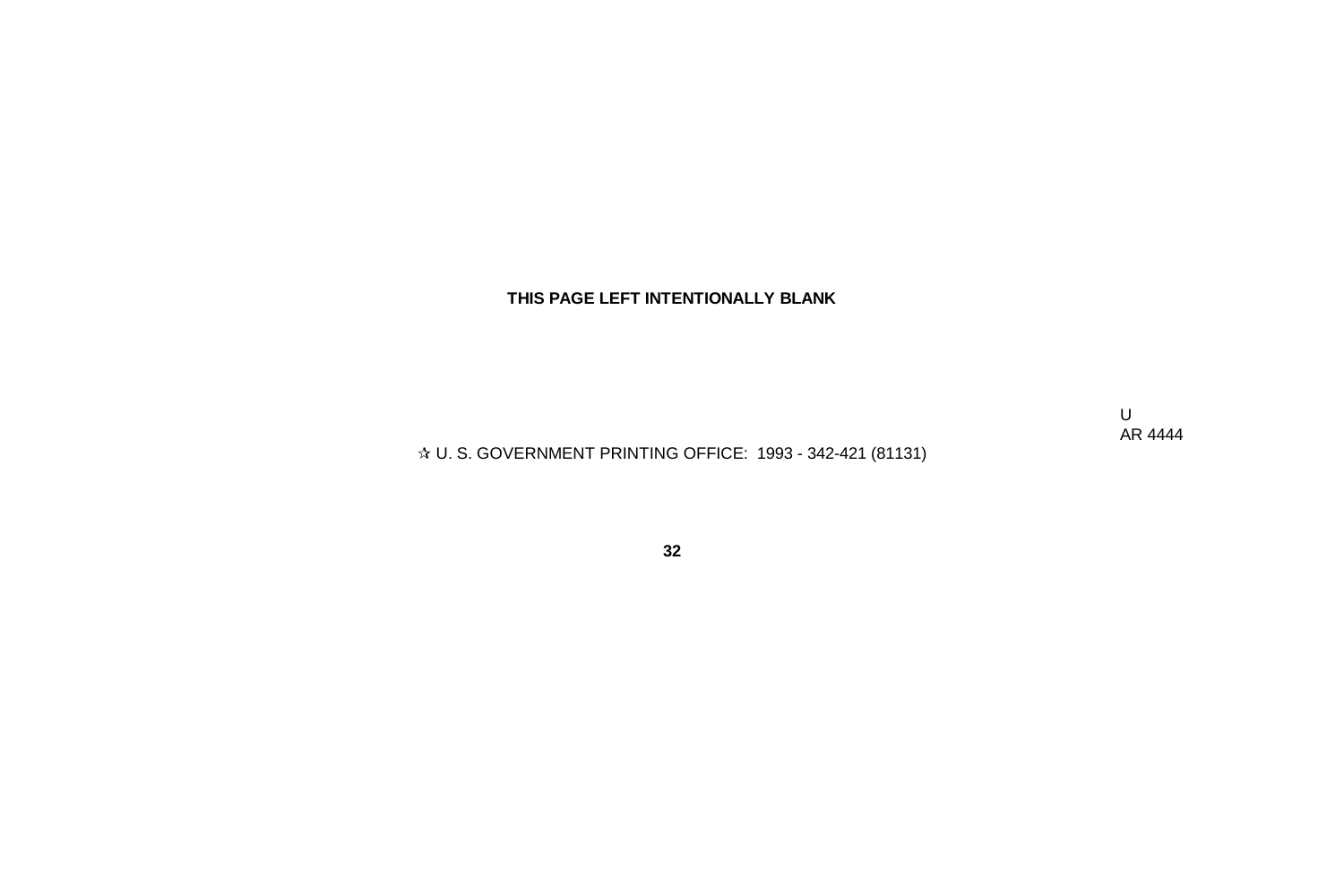# WE NEED TO KNOW

ERROR, OMISSION OR<br>SUGGESTION FOR IMPROVEMENT

# PLEASE WRITE

Commander **U.S. Army Armament, Munitions** and Chemical Command ATTN: AMSMC-MAY-T (D) Picatinny Arsenal, NJ 07806-5000

USE DA FORM 2028



MALFUNCTION REPORTS<br>MALFUNCTION REPORTS TO BE SUBMITTED IN ACCORDANCE WITH AR 75-1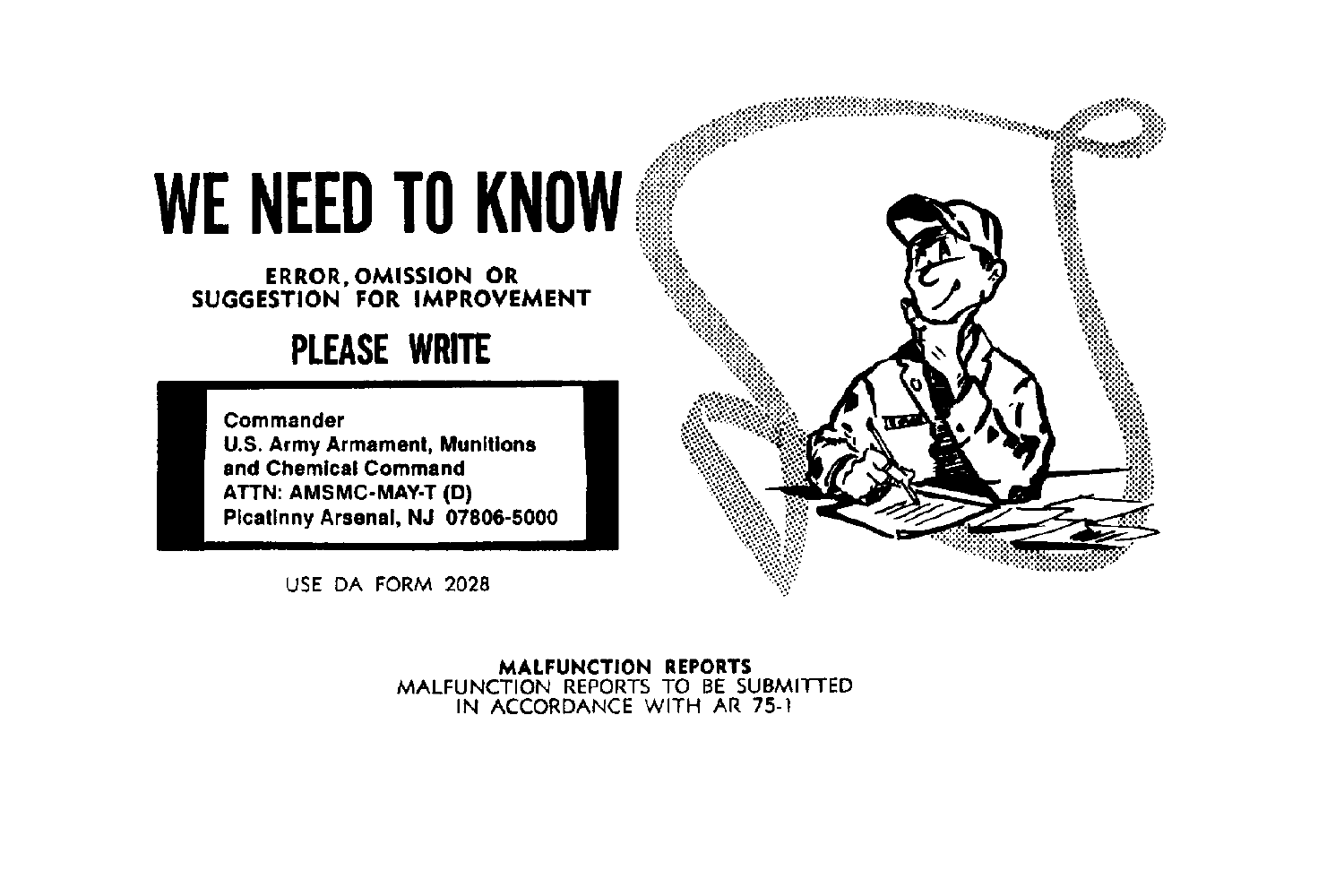# \***TM 9-1340-214-10**

**HEADQUARTERS** DEPARTMENT OF THE ARMY Washington, DC, 31 May 1991

CARL E. VUONO *General, United States Army Chief of Staff*

Official:

THOMAS F SIKORA *Brigadier General, United States Army The Adjutant General*

Distribution:

To be distributed in accordance with DA Form 12-40E, Block 0528, Operator Maintenance Requirements for 66MM Light Antitank Weapon (LAW) System M72A1, M72A2 With Coupler, M72A3 and Practice Rocket Launcher M190 With M73 Practice Rocket.

\* This manual supersedes TM 9-1340-214-10, dated January 1986.

TECHNICAL MANUAL

NO. 9-1340-214-10

By Order of the Secretary of the Army: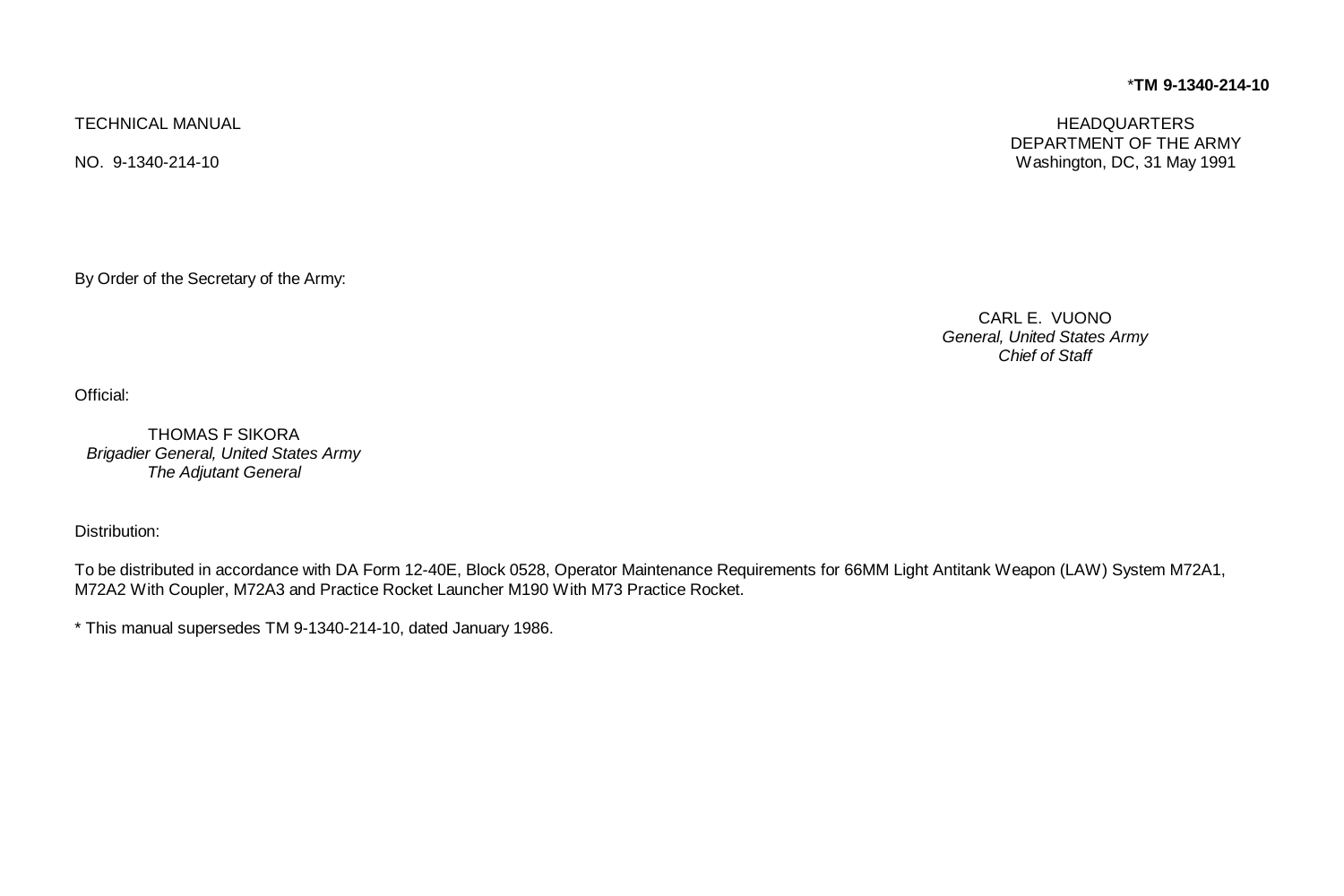| RECOMMENDED CHANGES TO EQUIPMENT TECHNICAL PUBLICATIONS                                                                                                                                                                                                                                   |
|-------------------------------------------------------------------------------------------------------------------------------------------------------------------------------------------------------------------------------------------------------------------------------------------|
| SOMETHING WRONG WITH PUBLICATION<br>FROM: (PRINT YOUR UNIT'S COMPLETE ADDRESS)<br>THENJOT DOWN THE<br>DOPE ABOUT IT ON THIS FORM.<br>CAREFULLY TEAR IT OUT, FOLD IT<br>DATE SENT<br>AND DROP IT IN THE MAIL.<br>PUBLICATION TITLE<br><b>PUBLICATION DATE</b><br><b>PUBLICATION NUMBER</b> |
| PIN-POINT WHERE IT IS<br><b>BE EXACT</b><br>IN THIS SPACE, TELL WHAT IS WRONG                                                                                                                                                                                                             |
| PAGE<br>PARA-<br>GRAPH<br><b>FIGURE</b><br>AND WHAT SHOULD BE DONE ABOUT IT.<br>TABLE<br>NO.<br>NO.<br>NO.                                                                                                                                                                                |
| PRINTED NAME, GRADE OR TITLE AND TELEPHONE NUMBER<br>SIGN HERE                                                                                                                                                                                                                            |
|                                                                                                                                                                                                                                                                                           |
| PREVIOUS EDITIONS<br>P.S.-- IF YOUR OUTFIT WANTS TO KNOW ABOUT YOUR<br>DA FORM 2028-2<br>ARE OBSOLETE.<br>RECOMMENDATION MAKE A CARBON COPY OF THIS<br>AND GIVE IT TO YOUR HEADQUARTERS.                                                                                                  |